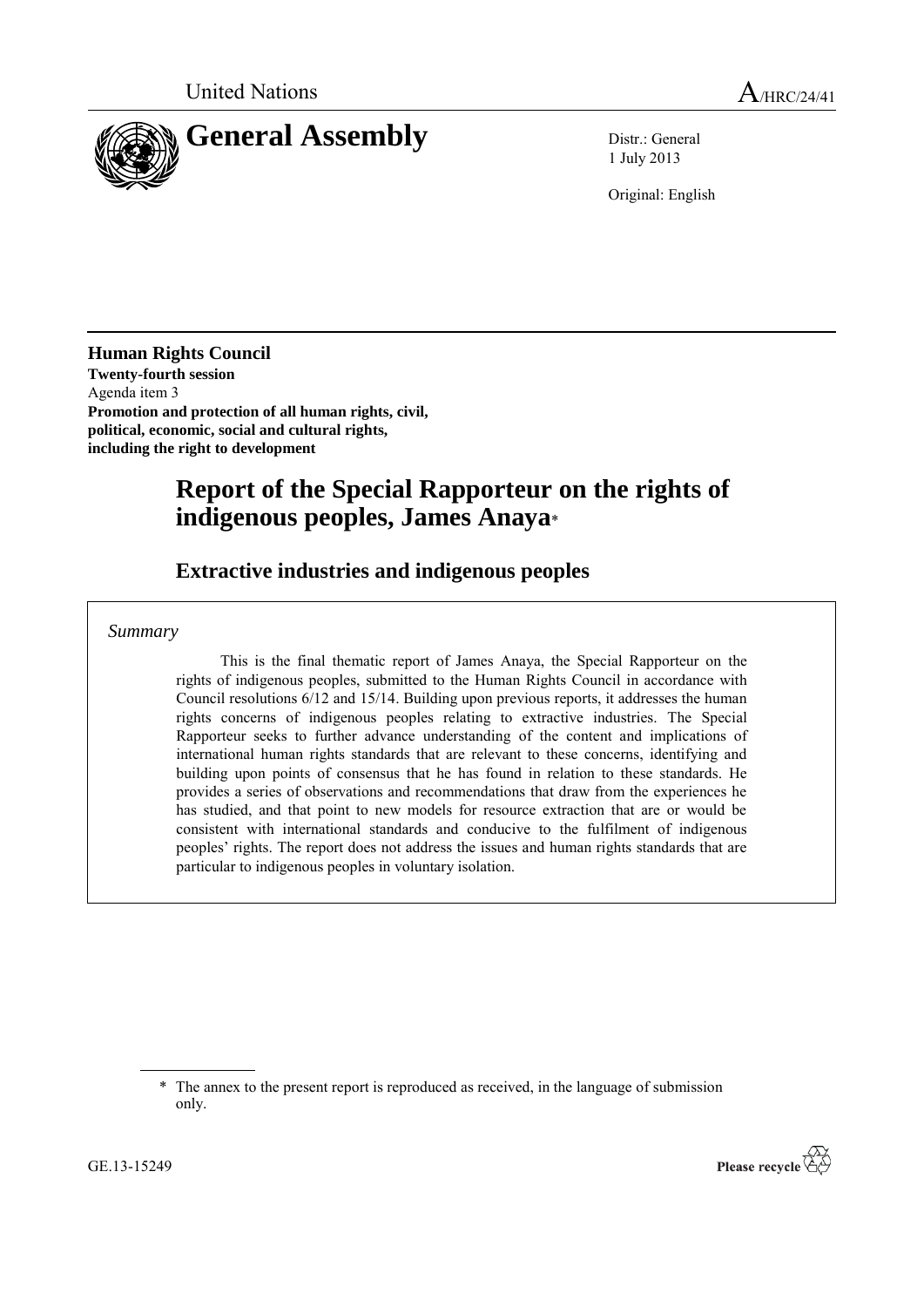# Contents

|       |                                                                                                                                                              | Paragraphs | Page           |
|-------|--------------------------------------------------------------------------------------------------------------------------------------------------------------|------------|----------------|
| I.    |                                                                                                                                                              | $1 - 7$    | 3              |
| II.   | A preferred model: resource extraction and development                                                                                                       | $8 - 17$   | $\overline{4}$ |
|       | Natural resource extraction and development by indigenous peoples<br>А.                                                                                      | $9 - 11$   | 5              |
|       | State support and preference for indigenous peoples' own initiatives<br><b>B.</b>                                                                            | $12 - 17$  | 5              |
| III.  | The standard scenario: when States or third party business enterprises<br>promote the extraction of natural resources within indigenous territories          | $18 - 40$  | 6              |
|       | A.                                                                                                                                                           | $19 - 25$  | 7              |
|       | Β.                                                                                                                                                           | $26 - 36$  | $8\,$          |
|       | Natural resource extraction in indigenous territories absent consent<br>C.                                                                                   | $37 - 40$  | 11             |
| IV.   | Conditions for getting to and sustaining indigenous peoples' agreement<br>to extractive activities promoted by the State or third party business enterprises | $41 - 78$  | 12             |
|       | Establishment of State regulatory regimes that adequately protect<br>A.                                                                                      | $44 - 46$  | 13             |
|       | <b>B.</b>                                                                                                                                                    | $47 - 48$  | 13             |
|       | Participation by indigenous peoples and respect for their rights<br>C.<br>in strategic State planning for resource extraction and development                | $49 - 51$  | 14             |
|       | Due diligence by extractive companies to respect<br>D.                                                                                                       | $52 - 57$  | 14             |
|       | Е.                                                                                                                                                           | $58 - 71$  | 16             |
|       | F.                                                                                                                                                           | $72 - 78$  | 18             |
| V.    |                                                                                                                                                              | $79 - 92$  | 20             |
| Annex |                                                                                                                                                              |            |                |
|       | Summary of activities of the Special Rapporteur on the rights of indigenous peoples,                                                                         |            | 22             |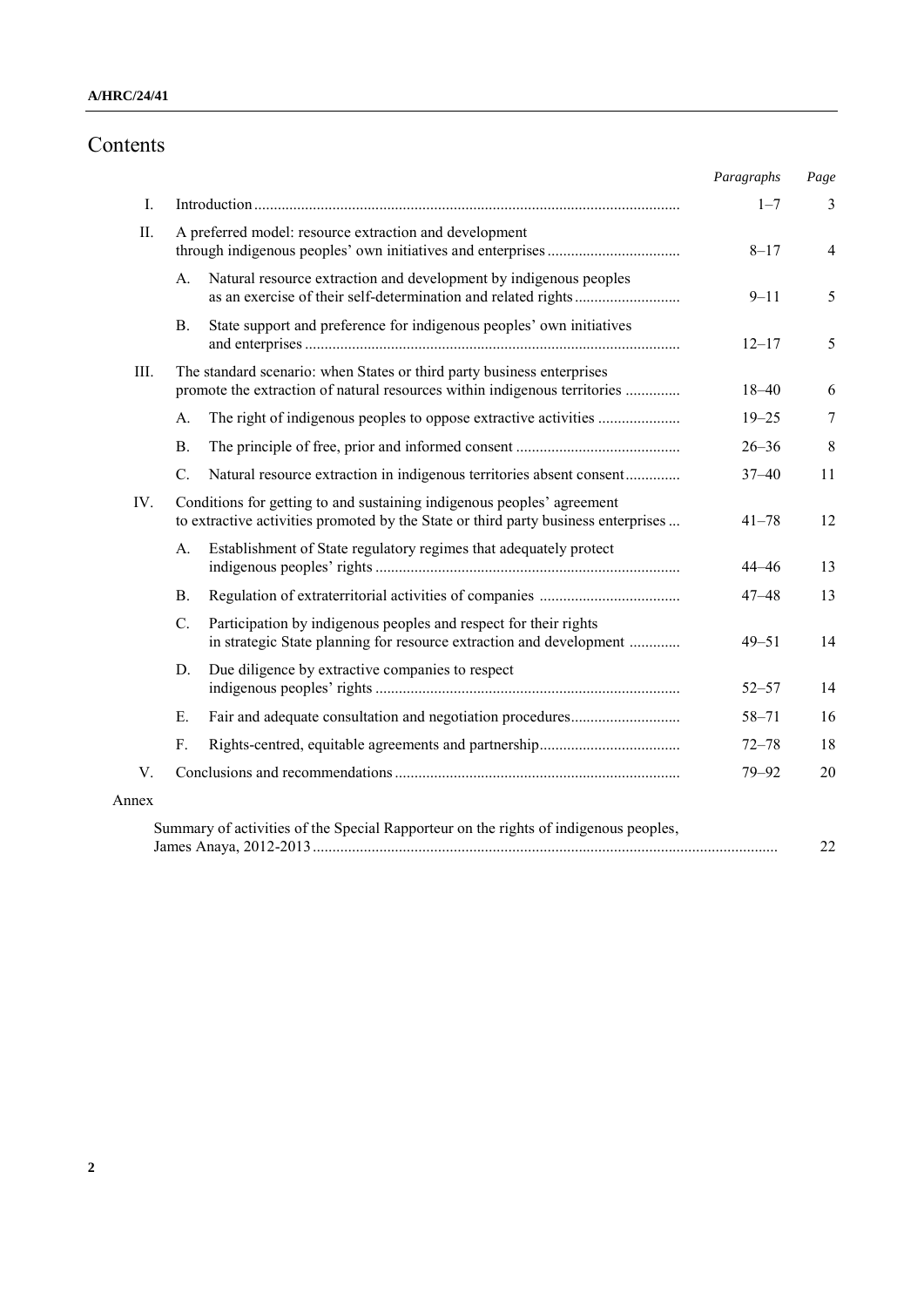# **I. Introduction**

1. The worldwide drive to extract and develop minerals and fossil fuels (oil, gas and coal),<sup>1</sup> coupled with the fact that much of what remains of these natural resources is situated on the lands of indigenous peoples, 2 results in increasing and ever more widespread effects on indigenous peoples' lives. As has been amply documented in previous reports by the Special Rapporteur (see, for example, A/HRC/18/35, paras. 30-55), indigenous peoples around the world have suffered negative, even devastating, consequences from extractive industries.

2. Despite such negative experiences, looking towards the future it must not be assumed that the interests of extractive industries and indigenous peoples are entirely or always at odds with each other. In the course of his examination of situations across the globe, the Special Rapporteur has found that in many cases indigenous peoples are open to discussions about extraction of natural resources from their territories in ways beneficial to them and respectful of their rights. A number of situations have been brought to the attention of the Special Rapporteur in which indigenous peoples have agreed to industrialscale resource extraction within their territories or have even themselves taken initiatives for mining or development of oil or gas.

3. On the other hand, there are certainly cases in which resource extraction is simply incompatible with indigenous peoples' own aspirations and priorities for development, or may impede their access to lands and natural resources critical to their physical well-being and the integrity of their cultures and livelihoods. In recent years private companies in the extractive sector and States have become increasingly sensitive to indigenous peoples' rights in this regard, and technological advances have allowed for a diminution of the environmental impacts of extractive activities. Nonetheless, in many places indigenous peoples remain sceptical of – and even hostile to – extractive industries, owing to negative experiences.

4. The Special Rapporteur further observes that the business model that still prevails in most places for the extraction of natural resources within indigenous territories is not one that is fully conducive to the fulfilment of indigenous peoples' rights, particularly their selfdetermination, proprietary and cultural rights in relation to the affected lands and resources. As stated in the Special Rapporteur's report to the Human Rights Council in 2012 (A/HRC/21/47, para. 74), the prevailing model of resource extraction is one in which an outside company, with backing by the State, controls and profits from the extractive operation, with the affected indigenous peoples at best being offered benefits in the form of jobs or community development projects that typically pale in economic value in comparison to profits gained by the corporation.

5. Increasing resource extraction and its mounting effects on indigenous peoples make it all the more imperative to reverse historical trends and secure indigenous peoples' rights in this context. As a starting point there should be broad understanding among all relevant actors about the content of the internationally recognized rights of indigenous peoples, and about the principles that are to guide the actions of States and business enterprises when

<sup>1</sup> See World Bank, "The World Bank Group in extractive industries: 2011 annual review" (2011), pp. 8-14. Available from

[http://siteresources.worldbank.org/INTOGMC/Resources/WBG\\_EI\\_Annual\\_Report\\_FY11\\_Final.pdf.](http://siteresources.worldbank.org/INTOGMC/Resources/WBG_EI_Annual_Report_FY11_Final.pdf) 2 International Work Group for Indigenous Affairs, "Indigenous peoples, transnational corporations and other business enterprises", briefing note (January 2012), p. 1. Available from www.iwgia.org/iwgia\_files\_publications\_files/0566\_BRIEFING\_2.pdf.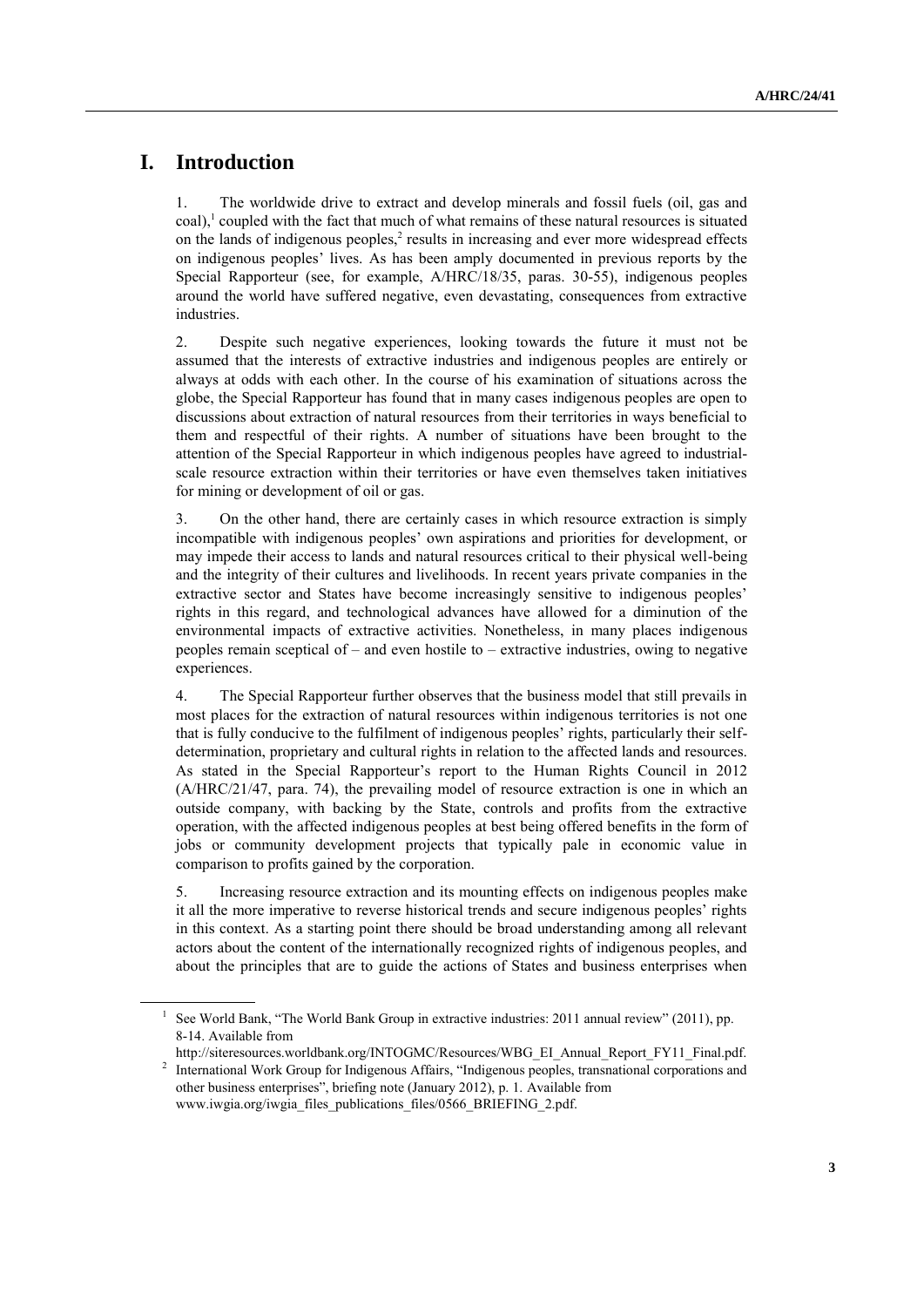these rights are potentially affected by extractive activities. Further, new business models for natural resource extraction need to be examined and developed, models that are more conducive to the full enjoyment by indigenous peoples of their rights than the one that currently prevails in much of the world. In previous reports to the Human Rights Council the Special Rapporteur has endeavoured to shed light on the issues that indigenous peoples face in relation to extractive industries, and to contribute to understanding of the international human rights standards that apply in this context.<sup>3</sup>

6. In this his final report to the Council, the Special Rapporteur seeks to further advance understanding of relevant international standards, identifying and building upon points of consensus that he has found in relation to these standards. He provides a series of observations and recommendations that draw from the experiences he has studied and that point to new models for resource extraction that are or would be consistent with international standards and even conducive to the fulfilment of indigenous peoples' rights.

7. In producing the present report the Special Rapporteur has benefited from extensive consultations with representatives of indigenous peoples, States, business enterprises within the extractives sector, non-governmental organizations and experts. The Special Rapporteur is grateful to all those who contributed their views and insights through his questionnaires and requests for information, and to the indigenous and other organizations and Governments that hosted consultations.<sup>4</sup>

## **II. A preferred model: resource extraction and development through indigenous peoples' own initiatives and enterprises**

8. In contrast to the prevailing model in which natural resource extraction within indigenous territories is under the control of and primarily for the benefit of others, indigenous peoples in some cases are establishing and implementing their own enterprises to extract and develop natural resources. This alternative of indigenous-controlled resource extraction, by its very nature, is more conducive to the exercise of indigenous peoples' rights to self-determination, lands and resources, culturally appropriate development and related rights, in accordance with the United Nations Declaration on the Rights of Indigenous Peoples<sup>5</sup> and other international sources of authority.<sup>6</sup>

<sup>3</sup> See A/HRC/18/35, paras. 22-89, and A/HRC/21/47, paras. 34-76 and 79-87.

<sup>4</sup> The Special Rapporteur would like to thank in particular, for their assistance in organizing relevant consultations, the National Congress of Australia's First Peoples, the Asia Indigenous Peoples Pact, the Saami Council, the Lowell Institute for Mineral Resources at the University of Arizona, the Barents Euro-Arctic Council, Peace Brigades International, Amnesty International, Indigenous Peoples Links, Almáciga, the International Council on Mining and Metals, the Harvard Project on American Indian Economic Development, Middlesex University School of Law, the Sustainable Development Strategy Group and RESOLVE; as well as the Governments of Norway, Spain and the United Kingdom of Great Britain and Northern Ireland, and the state of Western Australia (Australia). He would also like to thank the Cyrus R. Vance Center for International Justice, the University of Virginia International Human Rights Law Clinic, and the Indigenous Peoples Law and Policy Program at the University of Arizona for their assistance with background research used in the preparation for this report.

<sup>5</sup> Inter alia, arts. 3, 5, 26 and 32.

<sup>&</sup>lt;sup>6</sup> See, inter alia, International Labour Organization (ILO) Convention No. 169 (1989) concerning Indigenous and Tribal Peoples in Independent Countries, arts. 13-15; International Covenant on Civil and Political Rights, arts. 1 and 27; and International Convention on the Elimination of All Forms of Racial Discrimination, art. 5 (d) (v).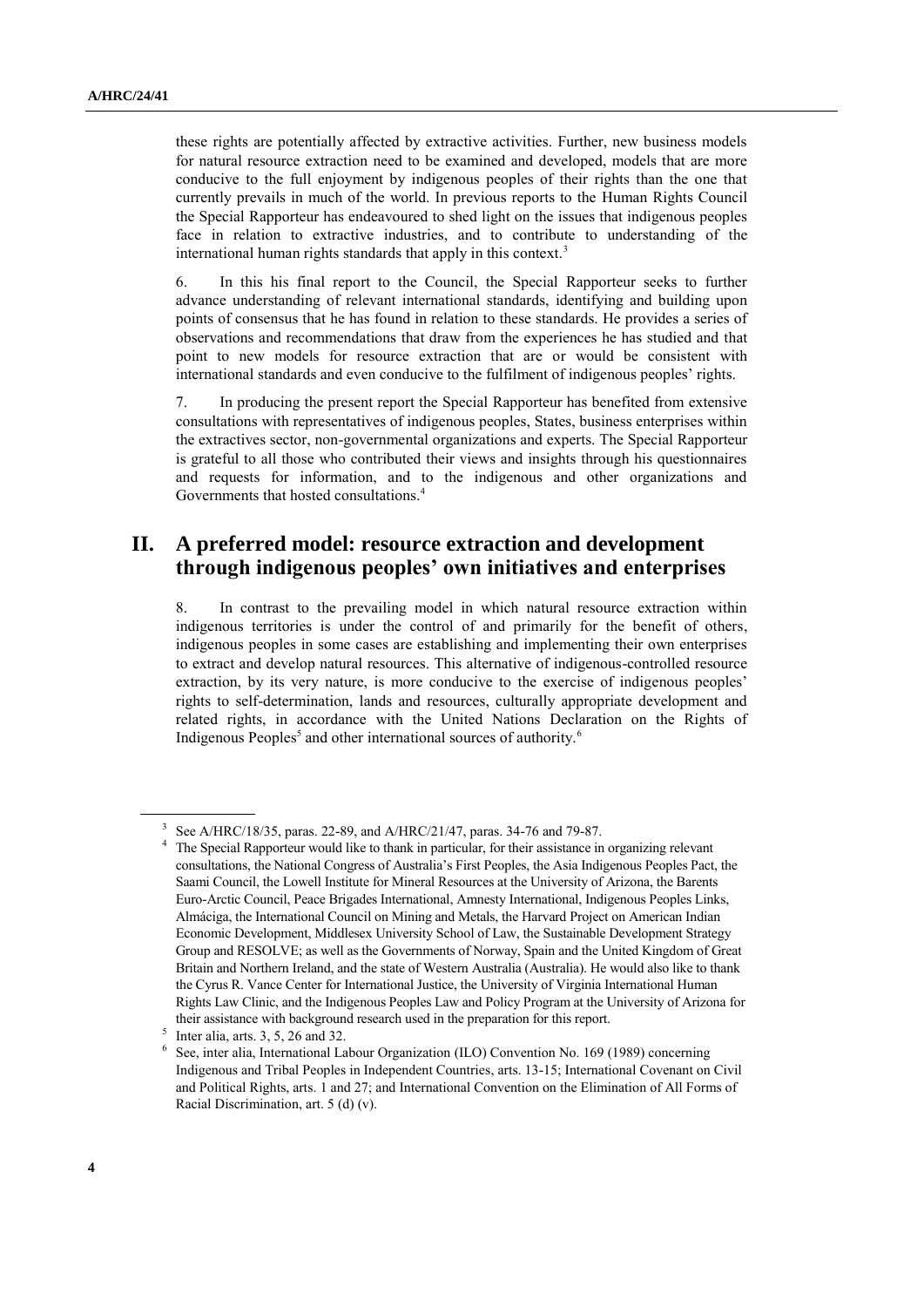## **A. Natural resource extraction and development by indigenous peoples as an exercise of their self-determination and related rights**

9. As part of their right to self-determination, "indigenous peoples have the right to determine priorities and strategies for the development or use of their lands and territories".<sup>7</sup> This right necessarily implies a right of indigenous peoples to pursue their own initiatives for resource extraction within their territories if they so choose. In cases in which indigenous peoples retain ownership of all the resources, including mineral and other subsurface resources, within their lands, ownership of the resources naturally includes the right to extract and develop them. But even where the State claims ownership of subsurface or other resources under domestic law, indigenous peoples have the right to pursue their own initiatives for extraction and development of natural resources within their territories, at least under the terms generally permitted by the State for others.

10. The Special Rapporteur notes that the model by which indigenous peoples themselves initiate and control resource extraction in their own territories in accordance with their own development priorities has been gaining ground in a number of countries where indigenous peoples have developed the relevant business and technical capacity. There are several notable cases in North America, for example, in which indigenous nations or tribes own and operate companies that engage in oil and gas production, manage electric power assets, or invest in alternative energy. In many such cases they have partnered with non-indigenous companies to develop extractive enterprises in which they have or eventually gain majority ownership interests.

11. To be sure, even resource extraction by indigenous peoples' own enterprises may pose certain risks to the enjoyment of human rights of the members of indigenous communities, particularly in relation to the natural environment. Experience shows, however, that those risks may be minimized, and the enjoyment of self-determination and related rights enhanced, when indigenous peoples freely choose to develop their own resource extraction enterprises backed by adequate capacity and internal governance institutions.

## **B. State support and preference for indigenous peoples' own initiatives and enterprises**

12. In compliance with their obligation to promote and fulfil the rights of indigenous peoples, States should have programmes to assist indigenous peoples to develop the capacity and means to pursue, if they so choose, their own initiatives for natural resource management and development, including extraction. States have the obligation not only to respect human rights by refraining from conduct that would violate such rights, but also to affirmatively protect, promote and fulfil human rights.<sup>8</sup> This principle of international human rights law applies no less to the specific rights of indigenous peoples that are derived from broadly applicable human rights standards.

13. The mounting of enterprises for the extraction, development and marketing of natural resources depends on a range of business and technical skills. Additionally, projects for resource extraction are normally associated with substantial start-up investments, and they commonly generate profits only after several years. It is evident that the vast majority

<sup>7</sup> United Nations Declaration on the Rights of Indigenous Peoples, art. 32, para. 1.

This obligation is grounded for all Member States in the Charter of the United Nations, articles 1, 2 and 56, among others, and is a general principle of international law; it applies in respect of those human rights found in treaties to which States subscribe and in other sources of international law.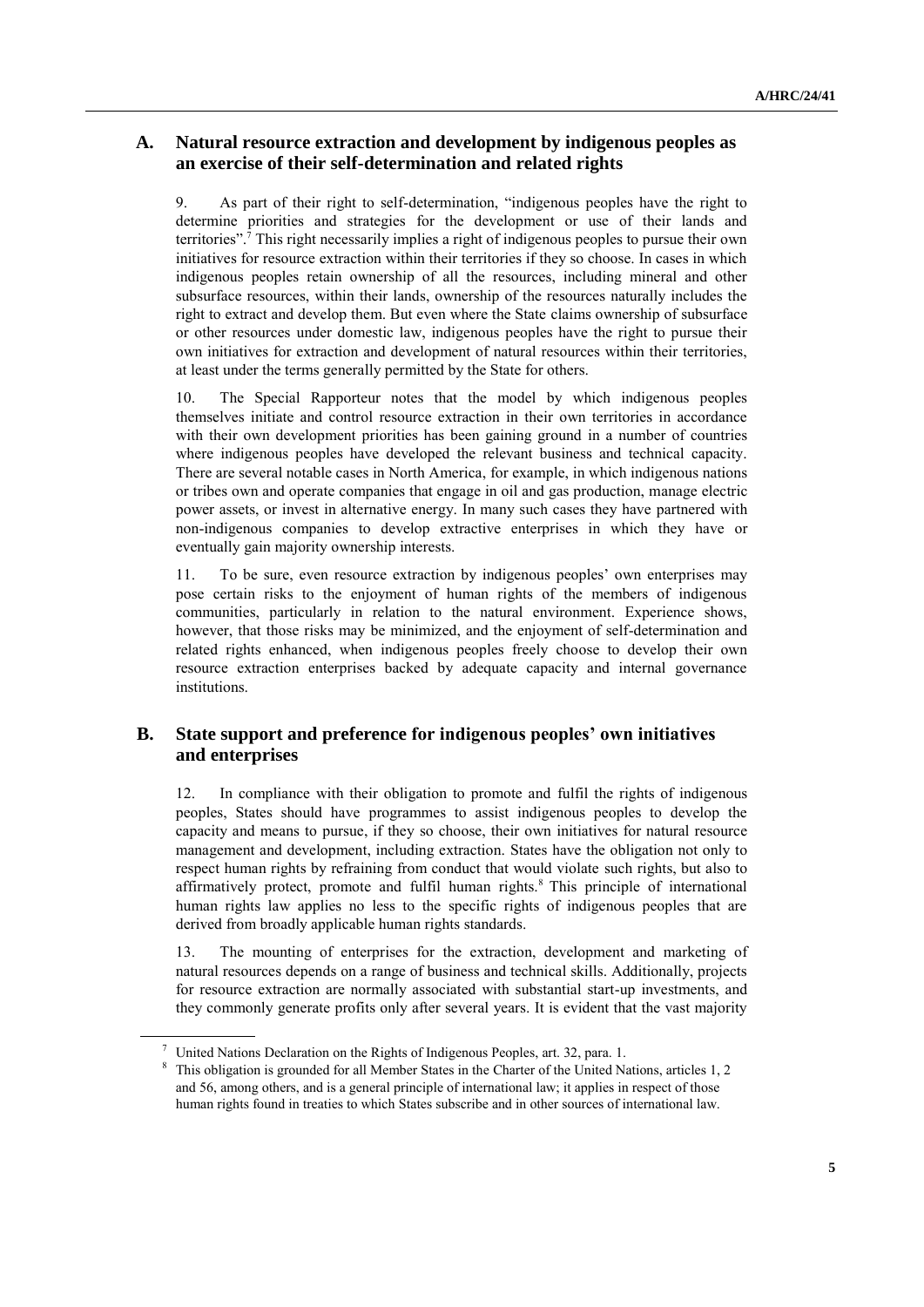of indigenous peoples across the globe do not now have the capacity or financial means to develop their own resource extraction enterprises, or to build strategic partnerships with non-indigenous companies that would help develop their control over extractive enterprises. A long-term view should be taken to assist indigenous peoples who might want to go down this path as one of the alternatives that may be available to them, in contrast to the alternative of seeing the natural resources within their territories being extracted under the control of others. Indigenous peoples should not be viewed as being frozen at a certain stage of development or capacity, but rather should be supported in ways that enable them to develop and build capacity in accordance with their own designs and aspirations.

14. The Special Rapporteur is aware that in several countries State-sponsored programmes exist to assist indigenous peoples to manage natural resources or develop their own income generating enterprises, as part of broader programmes for development assistance. These programmes provide various kinds of support, such as grants, loans, favourable tax treatment, advisory services, skills training and scholarships. Where these programmes exist they should be strengthened and specifically targeted to support capacitybuilding and to provide financial assistance for indigenous peoples' own initiatives for natural resource management and extraction. In those countries where they do not exist, such support programmes should be introduced and likewise developed by the State. International, regional and national donor and development agencies should also support indigenous peoples' own resource extraction and development initiatives.

15. State support for indigenous peoples, furthermore, should include providing assistance for acquiring any necessary licenses or permits. Also, in granting any licenses or permits, States should give preference to indigenous peoples' initiatives for resource extraction within their territories over any initiatives by third party business interests to pursue resource extraction within those same lands.

16. The justification for this preference is in the fact and nature of the indigenous presence. Characteristically, indigenous peoples have strong cultural attachments to the territories they inhabit, and their presence in those territories predates that of others. They have been stewards of the lands and resources within their territories for generations past, and have sought to safeguard the lands and resources for future generations. Very often indigenous peoples lay claim to all the resources, including subsurface resources, within their territories, under their own customs or laws, notwithstanding the laws of the State, and very often, those claims have not been adequately resolved. Given these factors, recognizing a priority for indigenous peoples for the extraction of resources within their territories is a matter of equity if not of entitlement.

17. Giving preference to indigenous peoples' initiatives for resource extraction within their territories is, moreover, a matter of good practice. Resource extraction carried out by indigenous peoples themselves maximizes the possibility of such extraction being pursued in manners respectful of the rights and interests of indigenous peoples. When indigenous peoples themselves control resource extraction, many of the challenges and elements of instability inherent in extractive activities by State or third party enterprises are necessarily diminished or altogether avoided. In addition, profits that the resource extraction project generates are more likely to stay within the State, and capacity enhancement benefits local people.

## **III. The standard scenario: when States or third party business enterprises promote the extraction of natural resources within indigenous territories**

18. Just as indigenous peoples have the right to pursue their own initiatives for resource extraction, as part of their right to self-determination and to set their own strategies for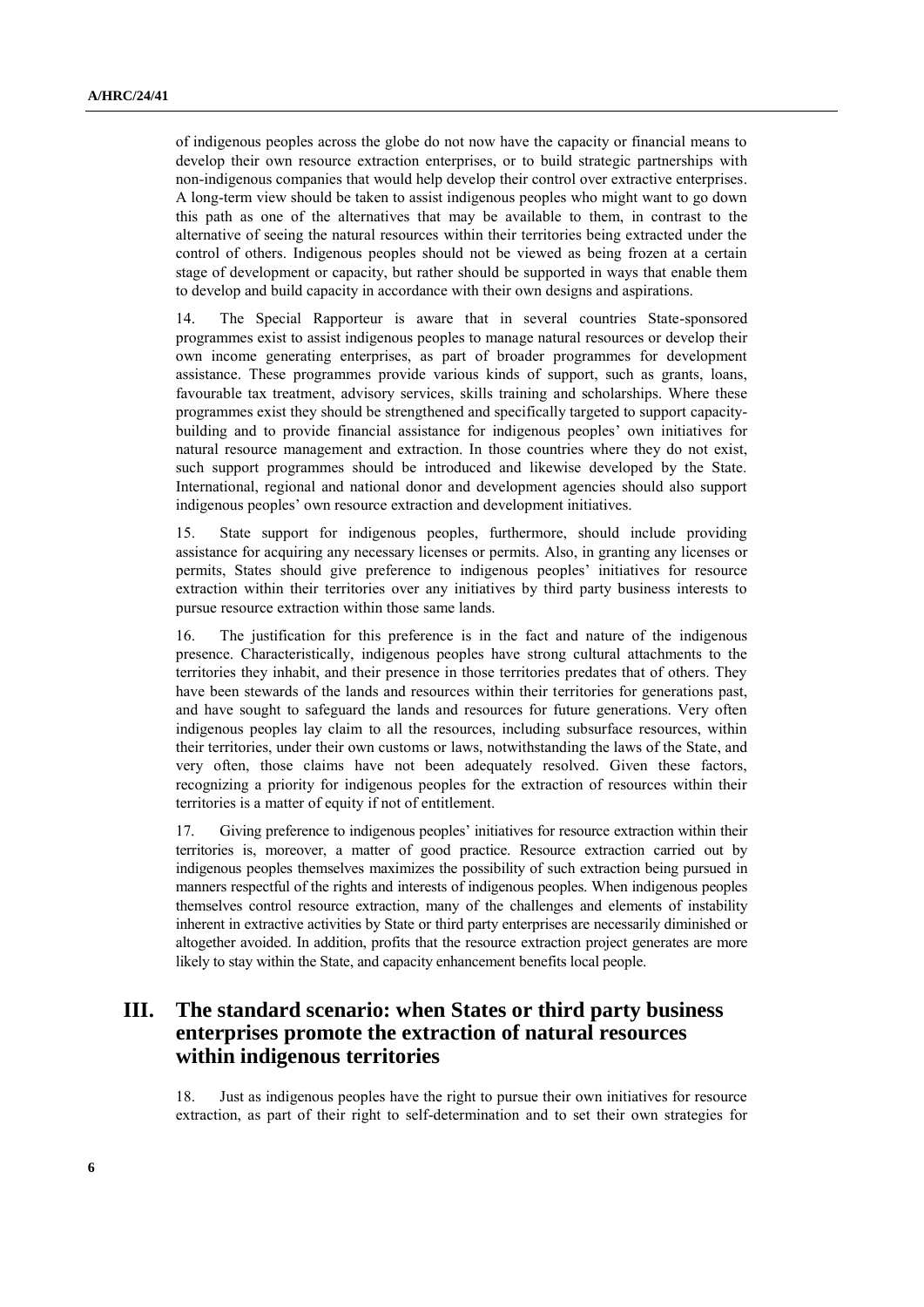development, they have the right to decline to pursue such initiatives, as many do and no doubt will continue to do. Today, however, much more often than being faced with the choice of whether or not to pursue their own resource extraction initiatives, indigenous peoples face resource extraction projects that are advanced by the State and third party business enterprises, typically when the State claims ownership of the resources. Although in an increasing number of cases indigenous peoples are accepting such initiatives, it appears that in many more places around the world they are resisting them.

## **A. The right of indigenous peoples to oppose extractive activities**

19. The rights to freedom of expression and to participation are firmly established in international human rights law.<sup>9</sup> By virtue of these rights, indigenous individuals and peoples have the right to oppose and actively express opposition to extractive projects, both in the context of State decision-making about the projects and otherwise, including by organizing and engaging in peaceful acts of protest. States are bound to respect and protect rights of freedom of expression and participation, and may impose limitations on the exercise of those rights only within narrow bounds and for reasons of public order.<sup>10</sup>

#### **1. Freedom from reprisals and violence**

20. Many cases have come to the attention of the Special Rapporteur in which indigenous individuals or communities have suffered repression for their opposition to extractive projects. In several of the cases, indigenous individuals and groups opposing extractive projects have been met with acts of intimidation or violence, including violence resulting in death.

21. It is imperative that States adopt the measures necessary to secure the right of indigenous peoples and individuals to peacefully express opposition to extractive projects, as well as to express themselves on other matters, free from any acts of intimidation or violence, or from any form of reprisals. States should provide adequate training to security forces, hold responsible those who commit or threaten acts of violence, and take measures to prevent both State and private agents from engaging in the unjustifiable or excessive use of force.<sup>11</sup> Additionally, criminal prosecution of indigenous individuals for acts of protest should not be employed as a method of suppressing indigenous expression and should proceed only in cases of clear evidence of genuine criminal acts. Instead, the focus should be on providing indigenous peoples with the means of having their concerns heard and addressed by relevant State authorities.

22. For their part, extractive companies should adopt policies and practices to ensure that security personnel employed by them act in accordance with relevant human rights standards and with sensitivity to indigenous cultural and social patterns. The Special Rapporteur emphasizes the responsibility of companies to respect human rights, in accordance with the Guiding Principles on Business and Human Rights, which were endorsed by the Human Rights Council in 2011, and that this responsibility is independent of whatever requirements the State may or may not impose on companies and their agents.

23. The Special Rapporteur takes note of the Voluntary Principles on Security and Human Rights, which are being promoted through a process involving a group of Governments, non-governmental organizations and companies in the extractive and energy

<sup>&</sup>lt;sup>9</sup> See, for example, International Covenant on Civil and Political Rights, arts. 19, 22 and 25.

<sup>10</sup> See ibid., art. 19, para. 3.

<sup>&</sup>lt;sup>11</sup> See the Basic Principles on the Use of Force and Firearms by Law Enforcement Officials (1990).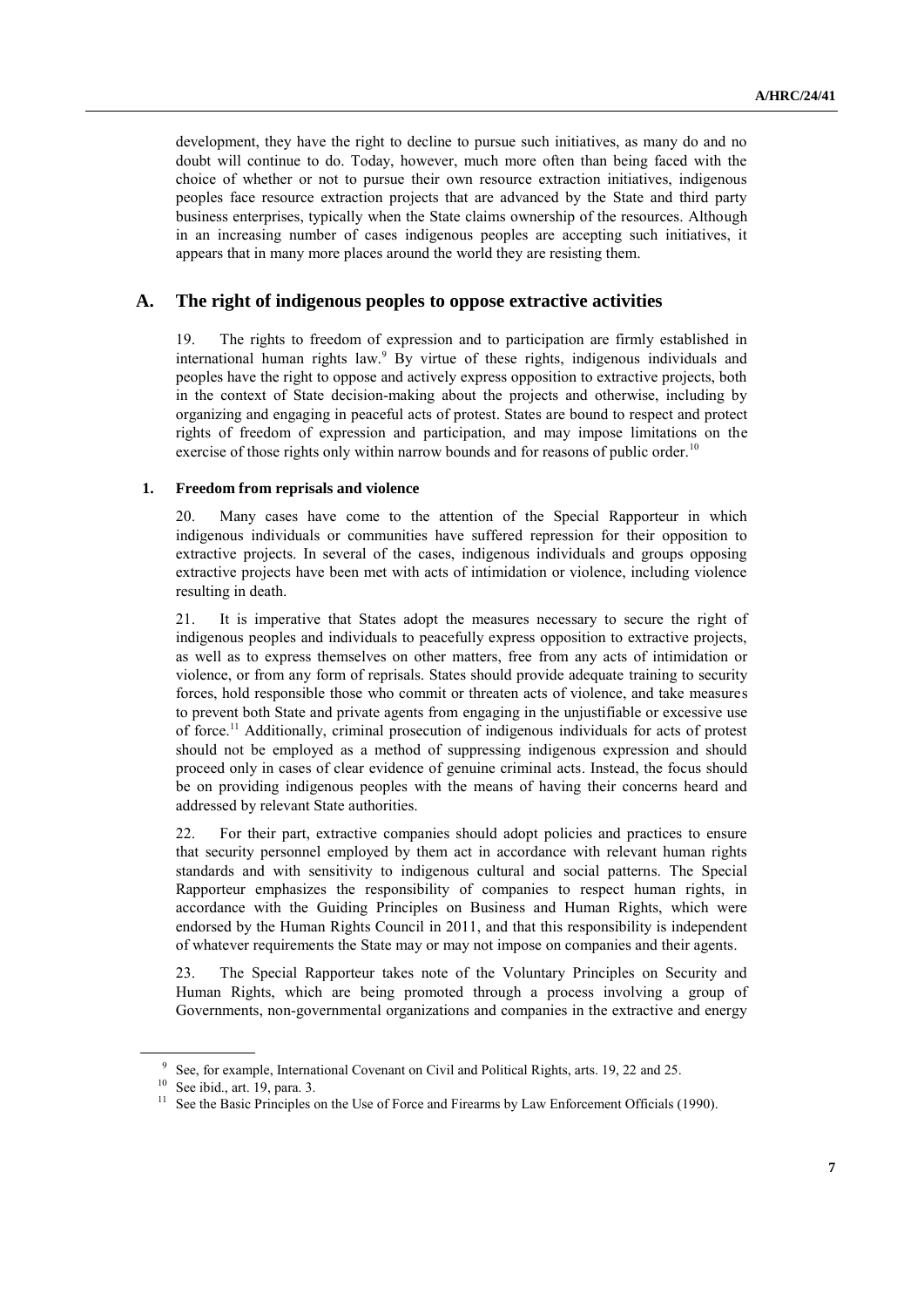sectors, including some of the world's major mining and oil and gas companies. The Voluntary Principles employ a human rights framework to address company relations with State and private security providers. This multi-stakeholder process is to be encouraged, although the Special Rapporteur considers that adherence to principles should not be considered voluntary. All extractive companies and relevant State authorities should become aware of and adhere to the Voluntary Principles along with all applicable human rights standards.

#### **2. Freedom from undue pressures to accept extractive projects or engage in consultations**

24. Apart from concerns over abusive use of force or direct reprisals, indigenous peoples should be free from pressure from State or extractive company agents to compel them to accept extractive projects. To this end, basic services for which the State is responsible, including for education, health and infrastructure, should not be conditioned upon acceptance of extractive projects. Furthermore, States and companies should guard against acts of manipulation or intimidation of indigenous leaders by State or company agents.

25. Finally, States should not insist, or allow companies to insist, that indigenous peoples engage in consultations about proposed extractive projects to which they have clearly expressed opposition. As is now well understood, States have the obligation to consult with indigenous peoples about decisions that affect them, including decisions about extractive projects. In complying with this obligation States are required to make available to indigenous peoples adequate consultation procedures that comply with international standards and to reasonably encourage indigenous peoples to engage in the procedures. (See paras. 58-71 below). In the view of the Special Rapporteur, however, when States make such efforts to consult about projects and, for their part, the indigenous peoples concerned unambiguously oppose the proposed projects and decline to engage in consultations, as has happened in several countries, the States' obligation to consult is discharged. In such cases, neither States nor companies need or should insist on consultations, while, at the same time, they must understand that the situation is one in which indigenous peoples have affirmatively withheld their consent. The question then becomes what consequences for decisions about the project follow from the indigenous opposition and withholding of consent.

## **B. The principle of free, prior and informed consent**

26. Beyond being protected expression, indigenous peoples' opposition to extractive projects can have determinative consequences, in the light of the principle of free, prior and informed consent, a principal that is articulated in several provisions of the United Nations Declaration on the Rights of Indigenous Peoples and that is gaining increasing acceptance in practice. 12

<sup>&</sup>lt;sup>12</sup> The Special Rapporteur has already devoted considerable attention to examining the contours of this principle and its relation to the duty of States to consult with indigenous peoples on decisions affecting them. See, for example, A/HRC/12/34, paras. 36-57; and A/HRC/21/47, paras. 47-53 and 62-71.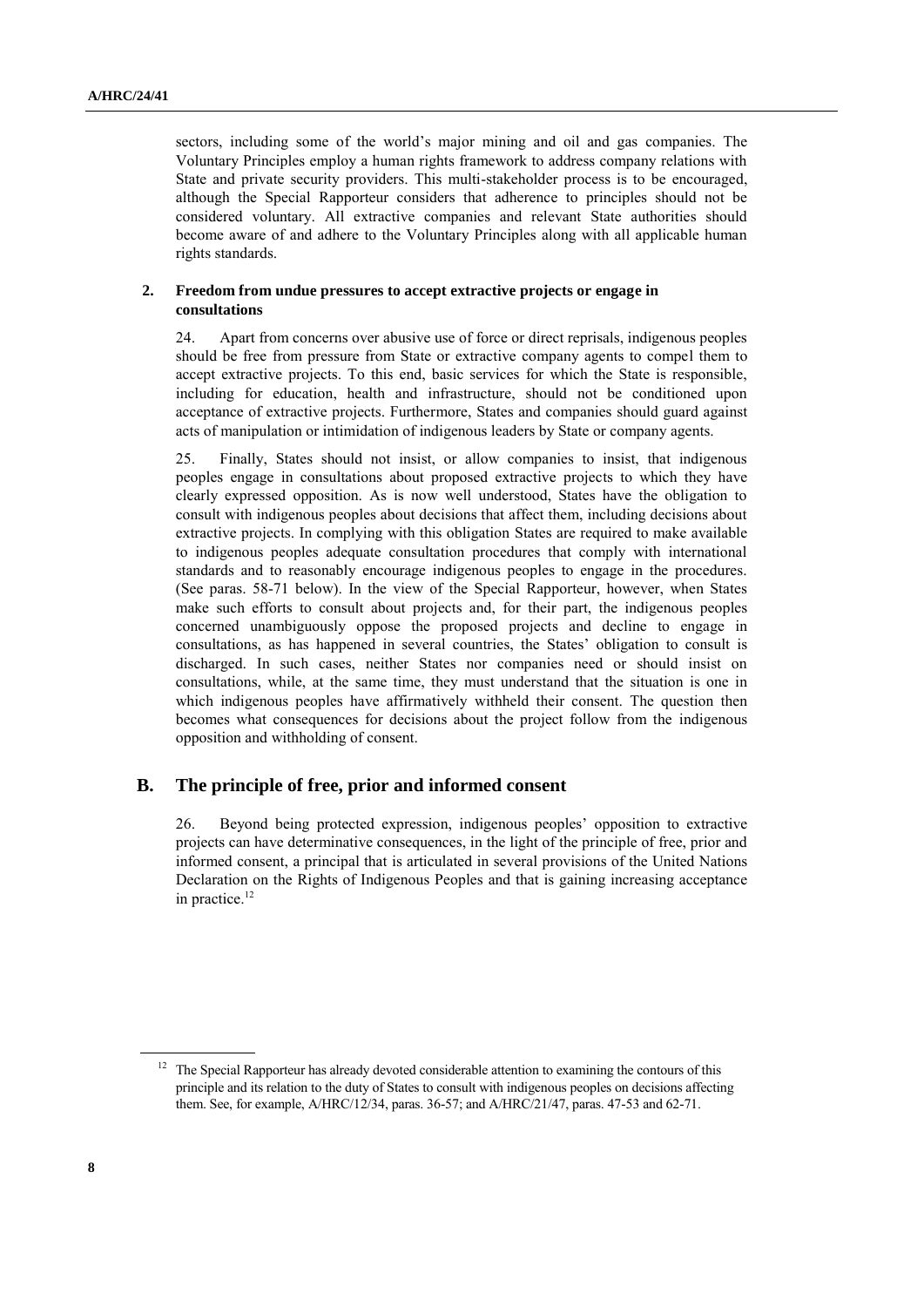#### **1. The general rule: consent is required for extractive projects within indigenous territories**

<span id="page-8-0"></span>27. The Declaration and various other international sources of authority,<sup>13</sup> along with practical considerations, lead to a general rule that extractive activities should not take place within the territories of indigenous peoples without their free, prior and informed consent. Indigenous peoples' territories include lands that are in some form titled or reserved to them by the State, lands that they traditionally own or possess under customary tenure (whether officially titled or not), or other areas that are of cultural or religious significance to them or in which they traditionally have access to resources that are important to their physical well-being or cultural practices. Indigenous consent may also be required when extractive activities otherwise affect indigenous peoples, depending upon the nature of and potential impacts of the activities on the exercise of their rights. In all instances of proposed extractive projects that might affect indigenous peoples, consultations with them should take place and consent should at least be sought, even if consent is not strictly required.<sup>14</sup>

28. The general rule identified here derives from the character of free, prior and informed consent as a safeguard for the internationally recognized rights of indigenous peoples that are typically affected by extractive activities that occur within their territories. As explained previously by the Special Rapporteur (A/HRC/21/47, paras. 47-53), together, principles of consultation and consent function as instrumental to rights of participation and self-determination, and as safeguards for all those rights of indigenous peoples that may be affected by external actors, including rights that indigenous peoples have under domestic law or treaties to which they have subscribed, or rights recognized and protected by authoritative international sources like the United Nations Declaration on the Rights of Indigenous Peoples and various widely ratified multilateral treaties. These rights include, in addition to rights of participation and self-determination, rights to property, culture, religion and non-discrimination in relation to lands, territories and natural resources, including sacred places and objects; rights to health and physical well-being in relation to a clean and healthy environment; and the right of indigenous peoples to set and pursue their own priorities for development, including with regard to natural resources (See A/HRC/21/47, para. 50 and cited sources.) It can readily be seen that, given the invasive nature of industrial-scale extraction of natural resources, the enjoyment of these rights is invariably affected in one way or another when extractive activities occur within indigenous territories – thus the general rule that indigenous consent is required for extractive activities within indigenous territories.

29. This general rule is reinforced by practical considerations. It is increasingly understood that when proposed extractive projects might affect indigenous peoples or their territories, it is simply good practice for the States or companies that promote the projects to acquire the consent or agreement of the indigenous peoples concerned. Such consent or agreement provides needed social license and lays the groundwork for the operators of

<sup>13</sup> See, for example, United Nations Declaration on the Rights of Indigenous People, art. 32, para. 2; Inter-American Court of Human Rights, *Saramaka People* v. *Suriname*, judgement of 28 November 2007, paras. 129-137 (interpreting the American Convention on Human Rights); Human Rights Committee, communication No. 1457/2006, *Poma* v. *Peru*, Views adopted on 27 March 2009, paras. 7.5, 7.7 (interpreting the International Covenant on Civil and Political Rights); Committee on the Elimination of Racial Discrimination, general recommendation No. 23 (1997) on indigenous peoples (interpreting the International Convention on the Elimination of All Forms of Racial Discrimination); Committee on Economic, Social and Cultural Rights, E/C.12/1/Add.74, para. 12 (interpreting the International Covenant on Economic, Social and Cultural Rights).

<sup>&</sup>lt;sup>14</sup> See the Declaration, art. 19; ILO Convention No. 169, art. 6, para. 2.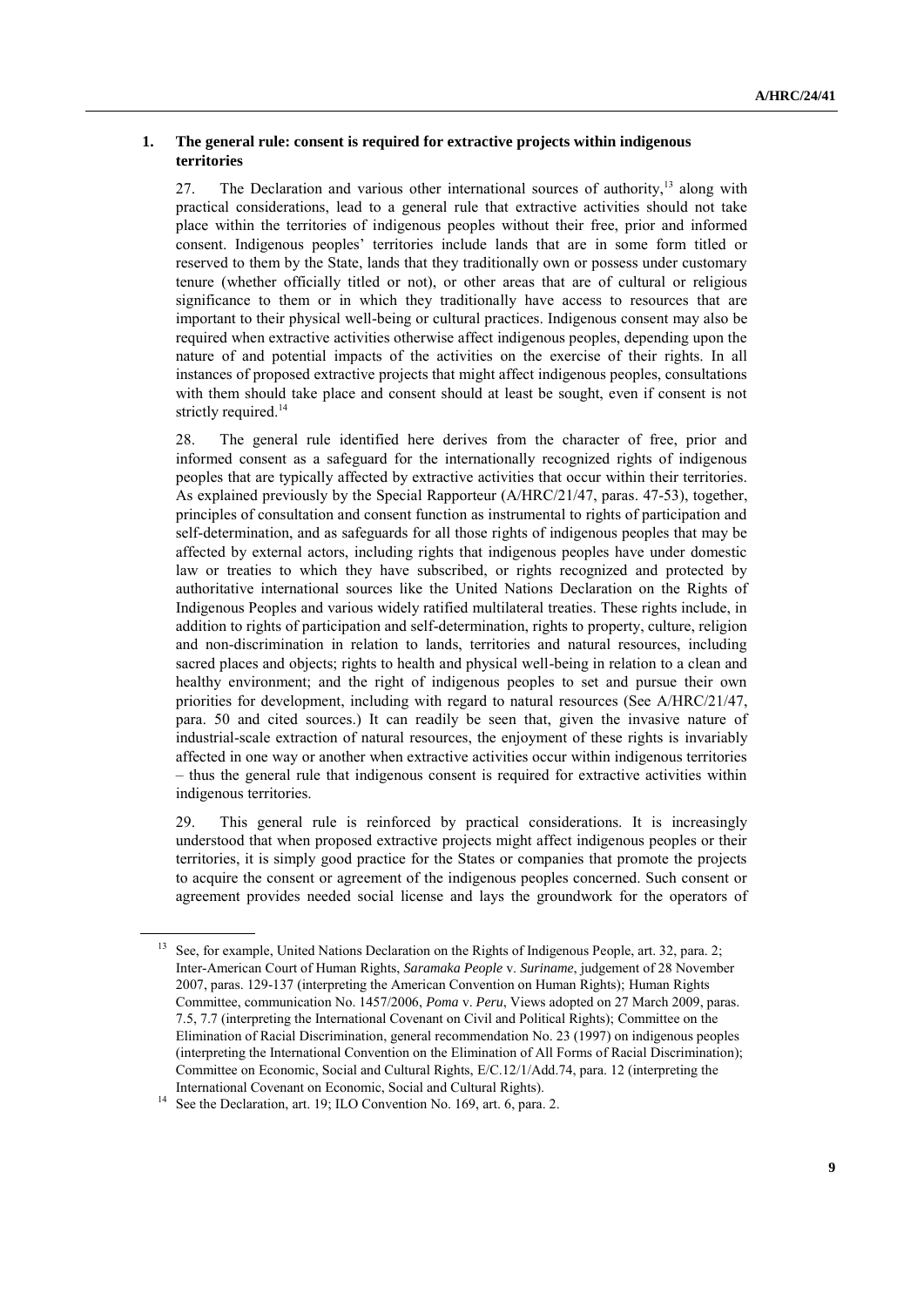extractive projects to have positive relations with those most immediately affected by the projects, lending needed stability to the projects.

30. Whereas the withholding of consent may block extractive projects promoted by companies or States, the granting of consent can open the door to such projects. But it must be emphasized that the consent is not a free-standing device of legitimation. The principle of free, prior and informed consent, arising as it does within a human rights framework, does not contemplate consent as simply a yes to a predetermined decision, or as a means to validate a deal that disadvantages affected indigenous peoples. When consent is given, not just freely and on an informed basis, but also on just terms that are protective of indigenous peoples rights, it will fulfil its human rights safeguard role.

#### **2. The narrow scope of permissible exceptions to the general rule**

31. The general requirement of indigenous consent for extractive activities within indigenous territories may be subject to certain exceptions, but only within narrowly defined parameters. First, consent may not be required for extractive activities within indigenous territories in cases in which it can be conclusively established that the activities will not substantially affect indigenous peoples in the exercise of any of their substantive rights in relation to the lands and resources within their territories<sup>15</sup> – perhaps mostly a theoretical possibility given the invasive nature of extractive activities, especially when indigenous peoples are living in close proximity to the area where the activities are being carried out. More plausibly, consent may not be required when it can be established that the extractive activity would only impose such limitations on indigenous peoples' substantive rights as are permissible within certain narrow bounds established by international human rights law.

32. Within established doctrine of international human rights law, and in accordance with explicit provisions of international human rights treaties, States may impose limitations on the exercise of certain human rights, such as the rights to property and to freedom of religion and expression. In order to be valid, however, the limitations must comply with certain standards of necessity and proportionality with regard to a valid public purpose, defined within an overall framework of respect for human rights. The United Nations Declaration on the Rights of Indigenous Peoples, in its article 46, paragraph 2, identifies the parameters of permissible limitations of the rights therein recognized with the following minimum standard:

The exercise of the rights set forth in this Declaration shall be subject only to such limitations as are determined by law and in accordance with international human rights obligations. Any such limitations shall be non-discriminatory and strictly necessary solely for the purpose of securing due recognition and respect for the rights and freedoms of others and for meeting the just and most compelling requirements of a democratic society.

33. It will be recalled that consent performs a safeguard role for indigenous peoples' fundamental rights. When indigenous peoples freely give consent to extractive projects under terms that are aimed to be protective of their rights, there can be a presumption that any limitation on the exercise of rights is permissible and that rights are not being infringed.<sup>16</sup> On the other hand, when indigenous peoples withhold their consent to extractive projects within their territories, no such presumption applies, and in order for a

<sup>&</sup>lt;sup>15</sup> See *Poma*, para. 7.6. (consultation and consent required for "measures which substantially compromise or interfere with the culturally significant economic activities of a minority or indigenous community").

<sup>16</sup> See *Saramaka People* (footnote [13](#page-8-0) above), paras. 127-134.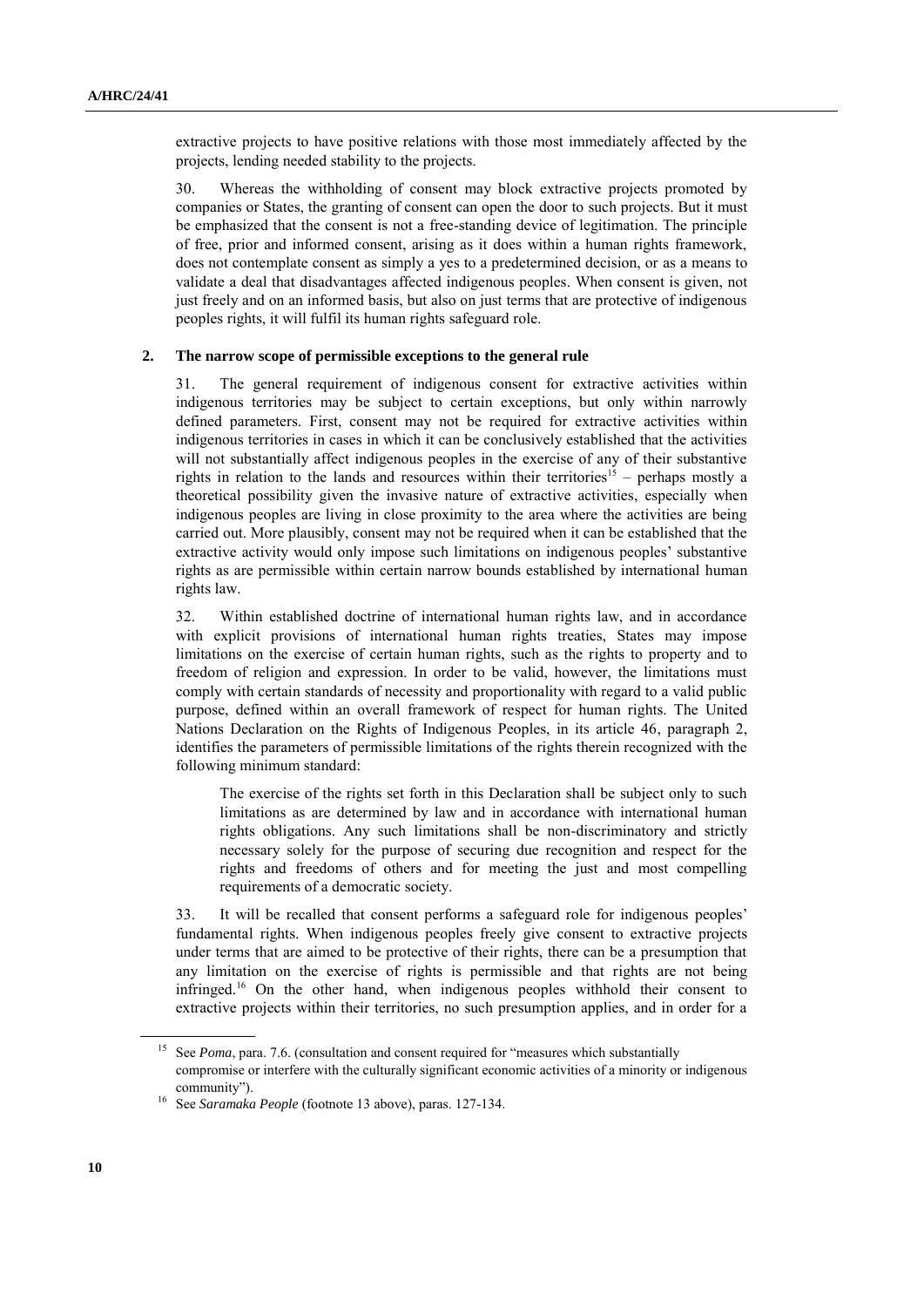project to be implemented the State has the burden of demonstrating either that no rights are being limited or that, if they are, the limitation is valid.

34. In order for a limitation to be valid, first, the right involved must be one subject to limitation by the State and, second, as indicated by the Declaration, the limitation must be necessary and proportional in relation to a valid State objective motivated by concern for the human rights of others. The Inter-American Court of Human Rights has pointed out that indigenous peoples' proprietary interests in lands and resources, while being protected the American Convention on Human Rights, are subject to limitations by the State, but only those limitations that meet criteria of necessity and proportionality in relation to a valid objective.<sup>17</sup>

35. The Special Rapporteur observes that in a number of cases States have asserted the power to expropriate indigenous property interests in land or surface resources in order to have or permit access to the subsurface resources to which the State claims ownership. Such an expropriation being a limitation of indigenous property rights, even if just compensation is provided, a threshold question in such cases is whether the limitation is pursuant to a valid public purpose. The Special Rapporteur cautions that such a valid public purpose is not found in mere commercial interests or revenue-raising objectives, and certainly not when benefits from the extractive activities are primarily for private gain. It should be recalled that under various sources of international law, indigenous peoples have property, cultural and other rights in relation to their traditional territories, even if those rights are not held under a title deed or other form of official recognition.<sup>18</sup> Limitations of all those rights of indigenous peoples must, at a minimum, be backed by a valid public purpose within a human rights framework, just as with limitations on rights formally recognized by the State.

36. Even if a valid public purpose can be established for the limitation of property or other rights related to indigenous territories, the limitation must be necessary and proportional to that purpose. This requirement will generally be difficult to meet for extractive industries that are carried out within the territories of indigenous peoples without their consent. In determining necessity and proportionality, due account must be taken of the significance to the survival of indigenous peoples of the range of rights potentially affected by the project. Account should also be taken of the fact that in many if not the vast majority of cases, indigenous peoples continue to claim rights to subsurface resources within their territories on the basis of their own laws or customs, despite State law to the contrary. These factors weigh heavily against a finding of proportionality of State-imposed rights limitations, reinforcing the general rule of indigenous consent to extractive activities within indigenous territories.

### **C. Natural resource extraction in indigenous territories absent consent**

37. Whether or not indigenous consent is a strict requirement in particular cases, States should ensure good faith consultations with indigenous peoples about extractive activities that would affect them, and engage in efforts to reach agreement or consent, as required by the United Nations Declaration on the Rights of Indigenous Peoples (arts. 19 and 32, para. 2), ILO Convention No. 169 (art. 6, para. 2) and other sources.

38. When a State determines that it is permissible to proceed with an extractive project that affects indigenous peoples without their consent, and chooses to do so, it remains

<sup>17</sup> Ibid., para. 127.

<sup>18</sup> See, for example, Inter-American Court of Human Rights, *Sawhoyamaxa Indigenous Community* v. *Paraguay*, judgement of 29 March 2006, para. 128 (traditional possession by indigenous people of their lands has the equivalent effect of full title granted by the State).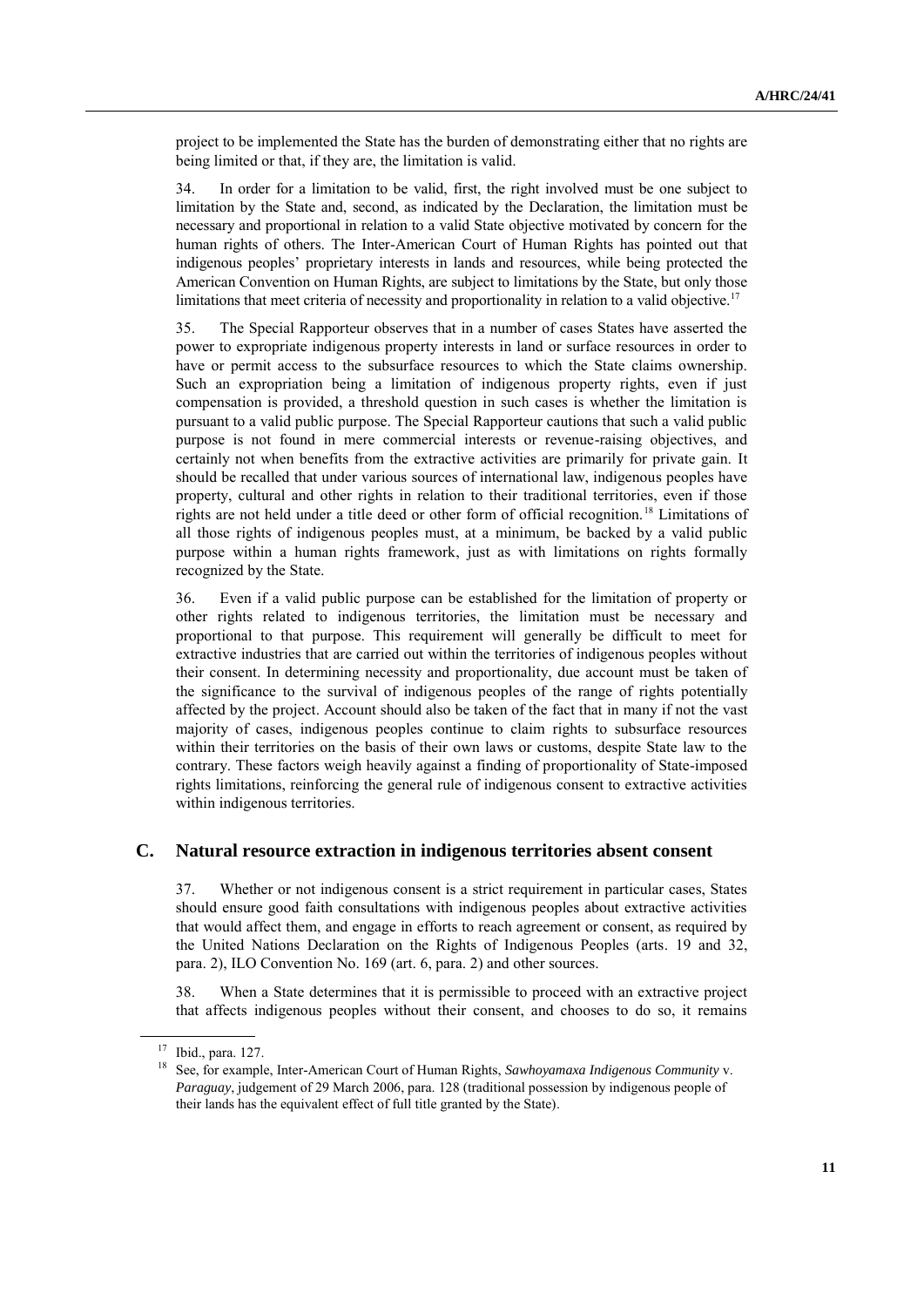bound to respect and protect the rights of indigenous peoples and must ensure that other applicable safeguards are implemented, in particular steps to minimize or offset the limitation on the rights through impact assessments, measures of mitigation, compensation and benefit sharing. States should ensure good faith efforts to consult with indigenous peoples and to develop and reach agreement on these measures, in keeping with its general duty to consult. The adequacy of these measures and the consultations about them will also be factors in the calculus of proportionality in regard to any limitations on rights.

39. Any decision by the State to proceed with or permit an extractive project without the consent of indigenous peoples affected by the project should be subject to review by an impartial judicial authority. Judicial review should ensure compliance with the applicable international standards regarding the rights of indigenous peoples and provide for an independent determination of whether or not the State has met its burden of justifying any limitations on rights.

40. For their part, in keeping with their independent responsibility to respect human rights, companies should conduct due diligence before proceeding, or committing themselves to proceed, with extractive operations without the prior consent of the indigenous peoples concerned and conduct their own independent assessment of whether or not the operations, in the absence of indigenous consent, would be in compliance with international standards, and under what conditions. If they would not be in compliance, the extractive operations should not be implemented, regardless of any authorization by the State to do so.

## **IV. Conditions for getting to and sustaining indigenous peoples' agreement to extractive activities promoted by the State or third party business enterprises**

41. As noted at the beginning of the present report, in most of the cases of extractive industries within or near indigenous territories that have been brought to the Special Rapporteur's attention, the indigenous peoples concerned have opposed the extractive project, owing to the negative or perceived negative impacts and the absence of adequate consultation or consent. The Special Rapporteur has learned of several other cases, however, in which indigenous peoples have entered into agreements with States or third party business enterprises for the extraction of resources within their territories. Evaluation of both the good and bad practices related to these cases of both indigenous opposition and agreement, in the light of the relevant international standards, contributes to understanding the conditions for arriving at and sustaining indigenous peoples' agreement to extractive activities promoted by the State or third party business enterprises – that is, for obtaining the free, prior and informed consent of indigenous peoples on just and equitable terms.

42. In chapter II of the present report, the Special Rapporteur indicated that, if extractive activities are to take place within indigenous peoples' territories, the activities are best carried out under the control of the indigenous peoples concerned through their own initiatives and enterprises, in contrast to the prevailing model of natural resource extraction initiated by and under the control of outside interests. The world in which we live, however, is one in which for the foreseeable future the financial and technical capacity for the extraction of natural resources will largely be in non-indigenous hands and the political forces will continue to empower the existing system of industry actors. Within this reality, it is necessary to identify, if possible, the conditions for resource extraction on indigenous territories by States or third party business enterprises that are fully respectful of indigenous peoples' rights.

43. While not exhaustive of all relevant considerations, the following discussion identifies key conditions that could lay the groundwork for developing and sustaining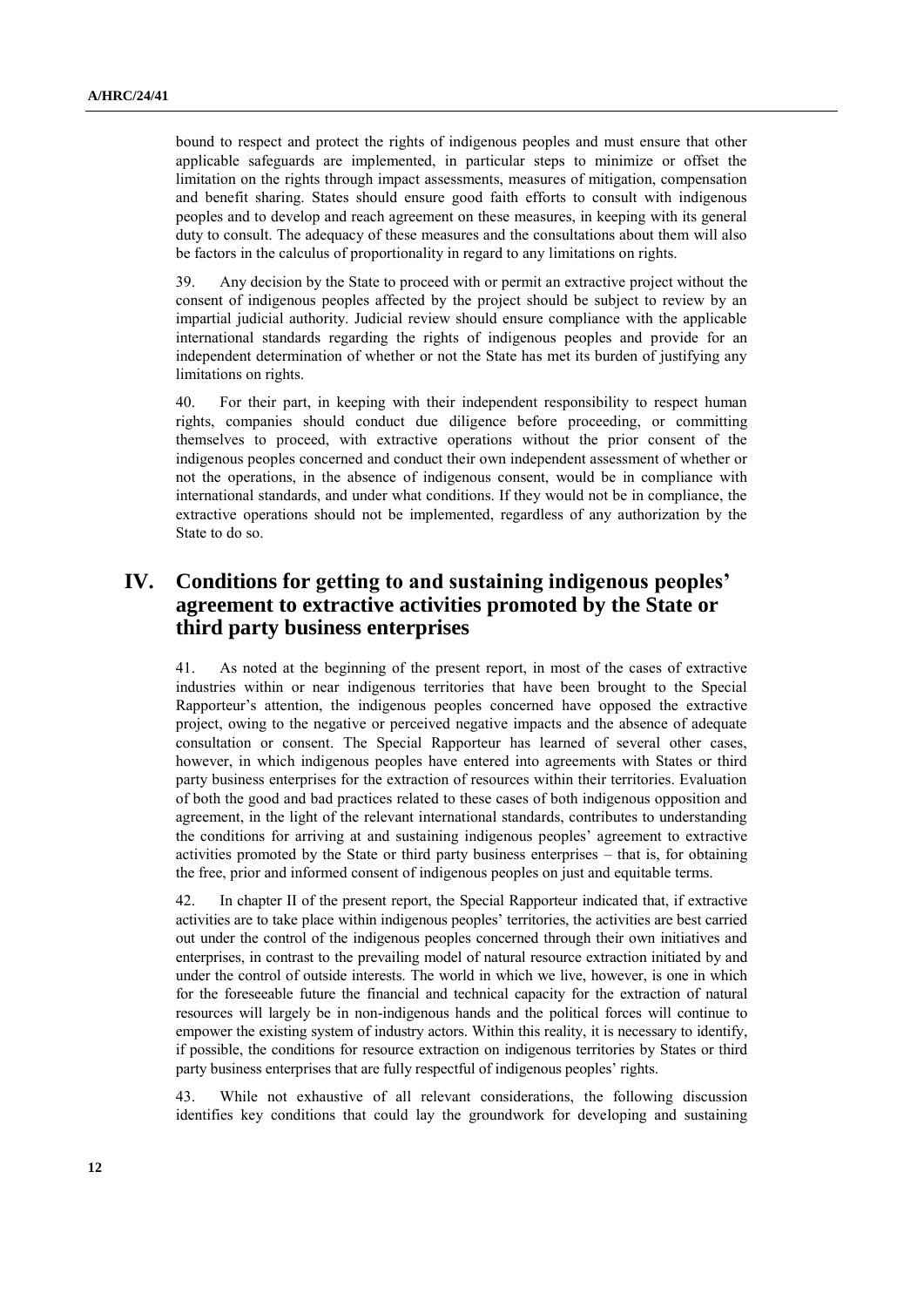agreements with indigenous peoples. These conditions point to models of partnership with indigenous peoples that are respectful of their rights.

## **A. Establishment of State regulatory regimes that adequately protect indigenous peoples' rights**

44. As stressed above, States are obligated not just to respect, but also to protect, promote and fulfil human rights, and this obligation applies with respect to the rights of indigenous peoples (para. 12). In the context of extractive industries, the State's obligation to protect human rights necessarily entails ensuring a regulatory framework that fully recognizes indigenous peoples' rights over lands and natural resources and other rights that may be affected by extractive operations; that mandates respect for those rights both in all relevant State administrative decision-making and in the behaviour of extractive companies; and that provides effective sanctions and remedies when those rights are infringed either by government or corporate actors. Such a regulatory framework requires legislation or regulations that incorporate international standards of indigenous rights and that operationalize them through the various components of State administration that govern land tenure, mining, oil and gas, and other natural resource extraction or development.

45. In examining relevant State laws and regulations across the globe, the Special Rapporteur has found deficient regulatory frameworks, such that in many respects indigenous peoples' rights remain inadequately protected, and in all too many cases entirely unprotected, in the face of extractive industries. Experience shows that, with such regulatory deficiencies, extractive operations in proximity to indigenous peoples are likely to put at risk or infringe their rights and contribute to persistently conflictive social environments.

46. Legislative and administrative reforms are needed in virtually all countries in which indigenous peoples live, in order to adequately define and protect their rights over lands and resources, including rights over lands not exclusively under their use or possession, such as rights related to subsistence practices or to areas of cultural or religious significance, which may be affected by extractive industries. Additionally, new or strengthened regulatory mechanisms are needed to provide for consultations with indigenous peoples over extractive projects and to ensure that such consultations are in compliance with international standards, including the principle of free, prior and informed consent.

## **B. Regulation of extraterritorial activities of companies**

47. The Special Rapporteur has observed that in many cases in which extractive companies have been identified as responsible for, or at least associated with, violations of the rights of indigenous peoples, those violations occur in countries with weak regulatory regimes, and the responsible companies are domiciled in other, typically much more developed, countries. Even if States are not obligated under international law to regulate the extraterritorial activities of companies domiciled in their territory in order to compel or promote conformity with human rights standards, strong policy reasons exist for them to do so, as affirmed by the Guiding Principles on Business and Human Rights.<sup>19</sup> These reasons include, in addition to preserving the States' own reputation, the simple morality of exercising the State regulatory power to advance human rights and reduce human turmoil whenever possible.

<sup>&</sup>lt;sup>19</sup> Principle 2, commentary.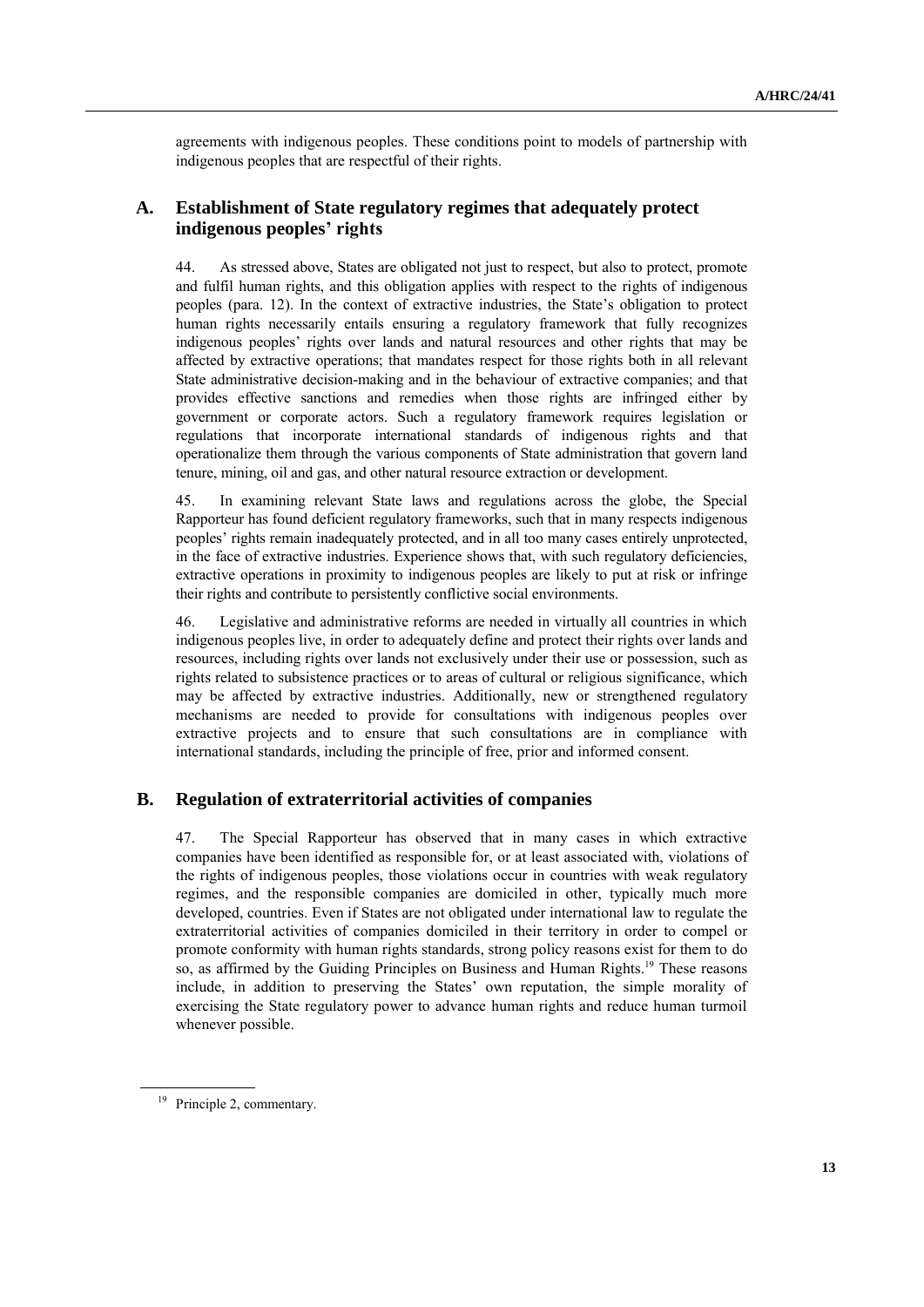48. States should therefore adopt regulatory measures for companies domiciled in their respective jurisdictions that are aimed at preventing and, in appropriate circumstances, sanctioning and remedying violations of the rights of indigenous peoples abroad for which those companies are responsible or in which they are complicit. The Special Rapporteur observes that some States have adopted regulatory measures with extraterritorial reach in this vein to address human rights concerns within certain contexts, but with limited applicability for the specific concerns of indigenous peoples. Regulation of the extraterritorial activities of companies to promote their compliance with international standards concerning the rights of indigenous peoples will help establish a transnational corporate culture of respect for those rights and greater possibilities of healthy relationships between extractive companies and indigenous peoples.

## **C. Participation by indigenous peoples and respect for their rights in strategic State planning for resource extraction and development**

49. States typically regard mineral, oil and gas, and other natural resources to be strategic assets and, accordingly, in regulating the industries many engage in long- and short-term planning for the development of the resources, including resources within or near indigenous territories. Such strategic State planning influences the definition of laws, shapes regulatory controls, and determines the policies pertinent to resource extraction. It also establishes the basis for the decisions about the development and implementation of resource extraction projects. With these characteristics, strategic planning for resource development can have profound, even if not so immediate, effects on indigenous peoples and the enjoyment of their rights. The Special Rapporteur is concerned that, of the many cases of State resource development planning he has studied, he has found but a few notable instances in which indigenous peoples have been included and their specific rights addressed in the planning process.

50. Instead, by and large, the Special Rapporteur has found patterns of State planning for resource extraction that can be seen, in a number of ways, to set in motion decisions that prejudice indigenous peoples' ability to set their own priorities for the development of their lands and territories. Some planning regimes adhere to competitive bidding or other permitting schemes that allow for the distribution of licenses for resource exploration or other extractive activities in advance of any consultations with affected indigenous peoples. Furthermore, State planning typically reinforces existing industry practices in a way that is not conducive to alternative models, advocated in the present report, under which indigenous peoples have the opportunity to exercise greater control over resource extraction activities within their territories.

51. Patterns of State planning that marginalize indigenous peoples and their rights must be reversed, so that indigenous peoples may participate in strategic planning processes through appropriate representative arrangements, as has been done at least to some extent by a number of States or their political subdivisions. Indigenous participation in strategic planning for resource extraction will undoubtedly lend itself to greater possibilities of agreement with indigenous peoples on specific projects.

## **D. Due diligence by extractive companies to respect indigenous peoples' rights**

52. Although States are ultimately responsible for ensuring respect for human rights, including the rights of indigenous peoples, today a number of regulatory and self-regulatory frameworks governing corporate responsibility reflect widespread understanding of the roles business enterprises may play in both the infringement and fulfilment of human rights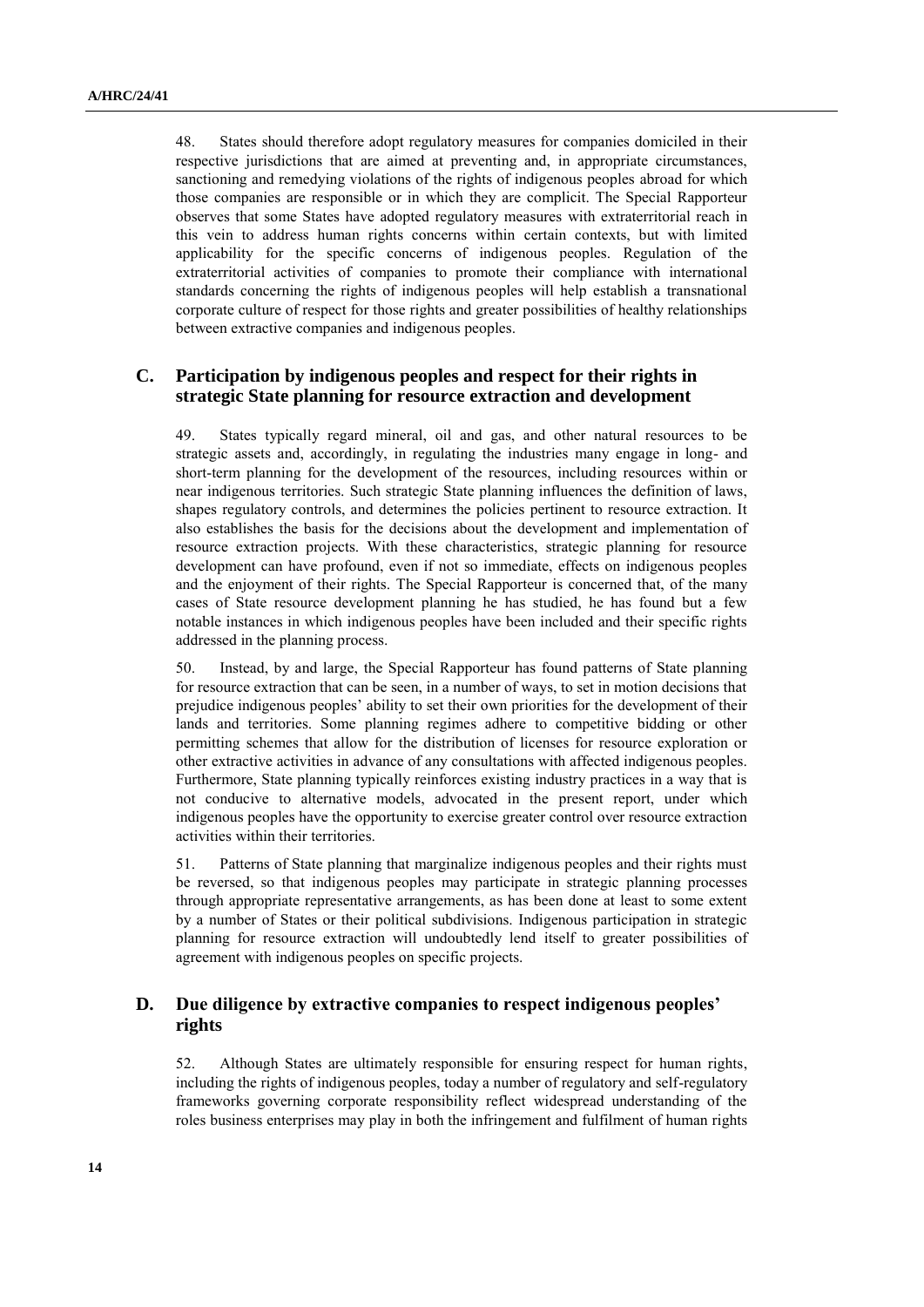in various contexts. Accordingly, the Guiding Principles on Business and Human Rights specify that business enterprises have a responsibility to respect internationally recognized human rights and that this responsibility is independent of State obligations. As explained previously by the Special Rapporteur (A/HRC/21/47, paras. 55-56), this responsibility to respect human rights extends to compliance with international standards concerning the rights of indigenous peoples, in particular those set forth in the United Nations Declaration on the Rights of Indigenous Peoples, no less than it applies to compliance with other international human rights standards.

53. Given their independent responsibility to respect human rights, business enterprises, including extractive companies, should not assume that compliance with State law equals compliance with the international standards of indigenous rights. On the contrary, companies should perform due diligence to ensure that their actions will not violate or be complicit in violating indigenous peoples' rights, identifying and assessing any actual or potential adverse human rights impacts of a resource extraction project.

54. Such due diligence entails identifying with particularity, at the very earliest stages of planning for an extractive project, the specific indigenous groups that may be affected by the project, their rights in and around the project area and the potential impacts on those rights. This due diligence should be performed preliminarily at the very earliest stages of determining the feasibility of the project, in advance of a more complete project impact assessment in later stages of planning or decision-making about the project. Additionally, extractive companies should employ due diligence to avoid acquiring tainted assets, such as permits previously acquired by other business enterprises in connection with prospecting for or extracting resources in violation of indigenous peoples' rights.

55. Due diligence also entails ensuring that the company is not contributing to or benefiting from any failure on the part of the State to meet its international obligations towards indigenous peoples. Thus, for example, extractive companies should avoid accepting permits or concessions from States when prior consultation and consent requirements have not been met, as stated above (para. 40).

56. Consistency and effectiveness of due diligence practices and respect for the rights of indigenous peoples requires that companies adopt formal policies to that end. A company's policy should outline how the company intends to operationalize the policy at all levels of decision-making, and how it will perform due diligence and act at the operational level to avoid violating or being complicit in violations of indigenous peoples' human rights.<sup>20</sup> The policy should also prescribe practices for engagement with indigenous peoples that is respectful of their rights.

57. The Special Rapporteur notes that a number of extractive companies, understanding the practical advantages of respect for the rights of indigenous peoples and related due diligence, have adopted company policies along the lines suggested, and that certain industry associations have promoted such policies. Although the indicated trend in corporate policymaking is encouraging, most corporate policies still fall short of adequately providing for compliance with international standards of indigenous rights. Moreover, notwithstanding the growing awareness among companies that they not only should respect indigenous peoples' rights, but may indeed benefit from doing so, the Special Rapporteur remains concerned that many corporations still do not commit to more than complying with national law and fail to independently conduct the relevant human rights due diligence. There is an urgent need for greater corporate awareness and resolve to embrace and implement policies and practices to ensure respect for the rights of indigenous peoples.

<sup>&</sup>lt;sup>20</sup> See the 2011 report of the Special Rapporteur submitted to the General Assembly ( $A/66/288$ ), para. 96.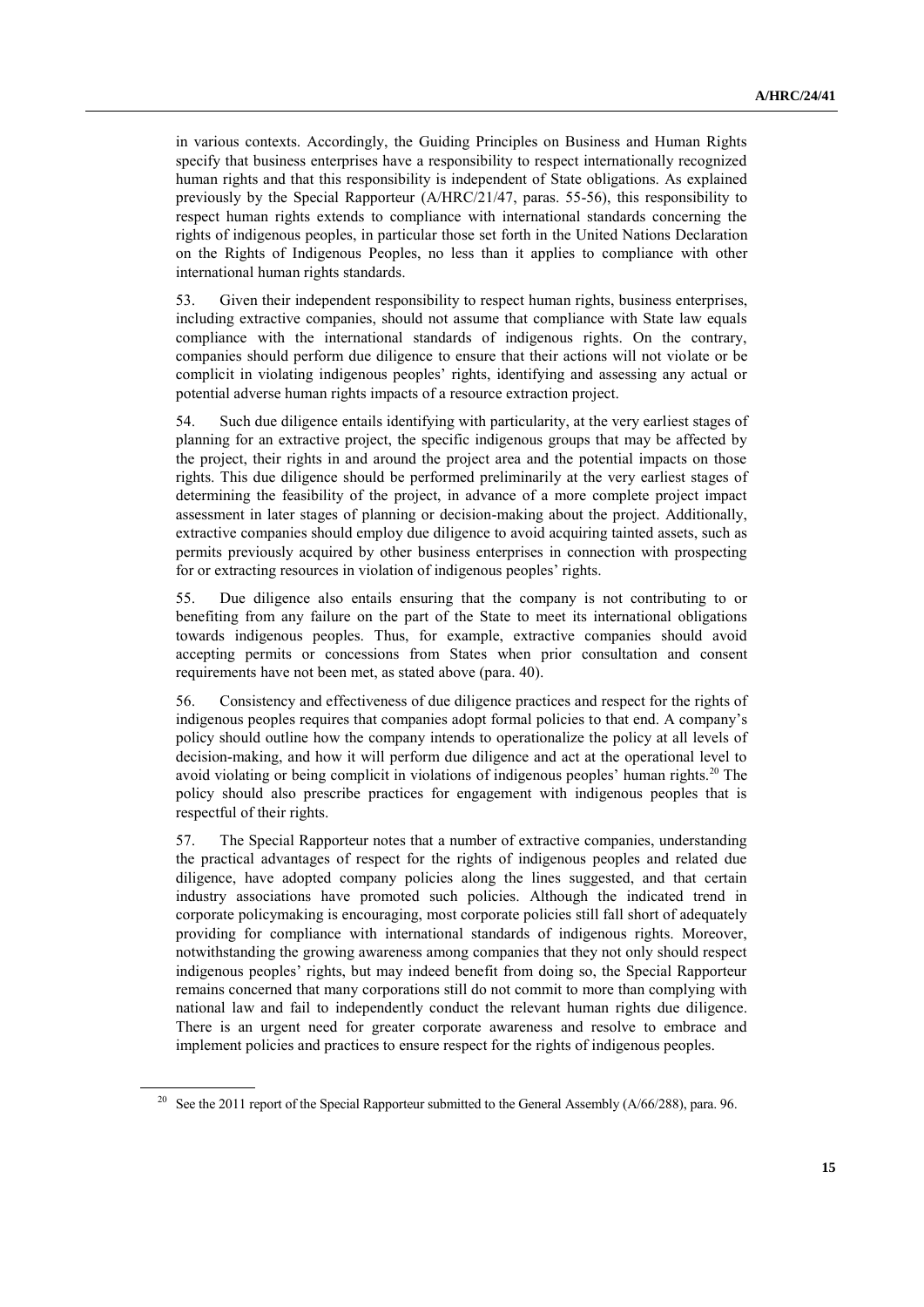## **E. Fair and adequate consultation and negotiation procedures**

58. In affirming the general rule of consent for extractive activities within indigenous territories, the United Nations Declaration on the Rights of Indigenous Peoples emphasizes that, in order to obtain consent, "States shall consult and cooperate in good faith with the indigenous peoples concerned through their own representatives" (art. 32, para. 2). The Declaration thus emphasizes that good faith consultations and cooperation are a precondition for agreements with indigenous peoples concerning extractive activities. As stated above (para. 25), indigenous peoples may decline to enter consultations about extractive industries, just as they may choose to withhold consent to them. But if consent or agreement on extractive activities is to happen, it must be on the basis of adequate, good faith consultations or negotiations.

59. Consultation procedures regarding proposed extractive operations are channels through which indigenous peoples can actively contribute to the prior assessment of all potential impacts of the proposed activity, including the extent to which their substantive rights and interests may be affected. Additionally, consultation procedures are key to the search for less harmful alternatives or in the definition of mitigation measures. Consultations should also be mechanisms by which indigenous peoples can reach agreements that are in keeping with their own priorities and strategies for development, bring them tangible benefits and, moreover, advance the enjoyment of their human rights.

60. While the Special Rapporteur has addressed the elements of good faith consultations in previous reports (see, in particular, A/HRC/12/34, paras. 46-49), he would like to emphasize a few points related to problematic aspects of consultations that he has observed with regard to extractive industries.

#### **1. Negotiations directly between extractive companies and indigenous peoples**

61. The Special Rapporteur has observed that in many instances companies negotiate directly with indigenous peoples about proposed extractive activities that may affect them, with States in effect delegating to companies the execution of the State's duty to consult with indigenous peoples prior to authorizing the extractive activities. By virtue of their right to self-determination, indigenous peoples are free to enter into negotiations directly with companies if they so wish. Indeed, direct negotiations between companies and indigenous peoples may be the most efficient and desirable way of arriving at agreed-upon arrangements for extraction of natural resources within indigenous territories that are fully respectful of indigenous peoples' rights, and they may provide indigenous peoples opportunities to pursue their own development priorities.

62. In accordance with the responsibility of business enterprises to respect human rights, direct negotiations between companies and indigenous peoples must meet essentially the same international standards governing State consultations with indigenous peoples, including – but not limited to – those having to do with timing, information gathering and sharing about impacts and potential benefits, and indigenous participation. Further, while companies must themselves exercise due diligence to ensure such compliance, the State remains ultimately responsible for any inadequacy in the consultation or negotiation procedures and therefore should employ measures to oversee and evaluate the procedures and their outcomes, and especially to mitigate against power imbalances between the companies and the indigenous peoples with which they negotiate.

#### **2. Mitigation of power imbalances**

63. Almost invariably, when State agencies or business enterprises that promote extractive projects enter into consultations or negotiations with indigenous peoples, there are significant imbalances of power, owing to usually wide gaps in technical and financial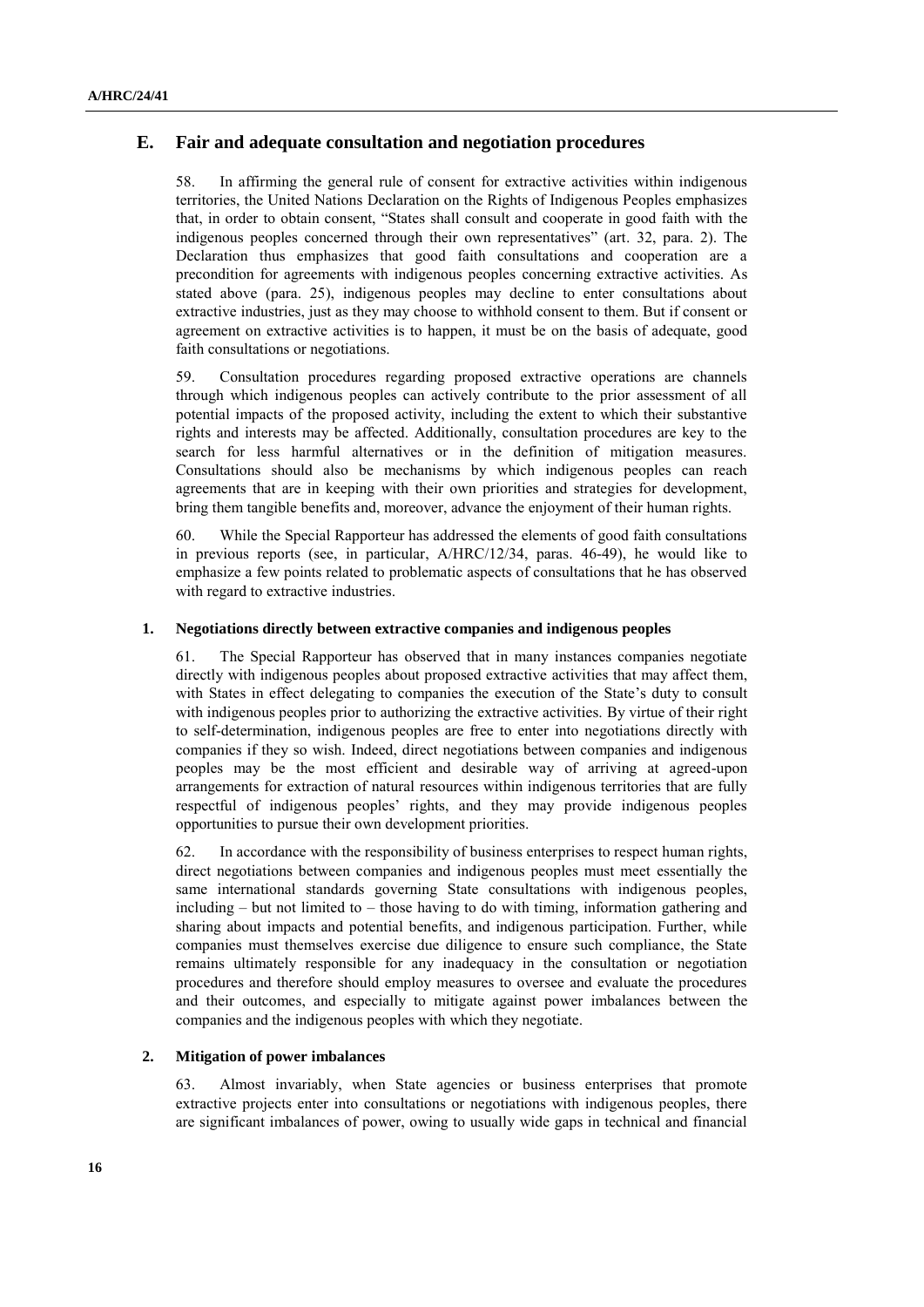capacity, access to information and political influence. The Special Rapporteur regrets to observe that, overall, there seems to be little systematic attention by States or industry actors to address these power imbalances. He believes that, as a precondition to reaching sustainable and just agreements with indigenous peoples over the taking of resources from their territories, the imbalances of power must be identified as a matter of course and deliberate steps should be taken to address them.

64. The protective role of States is especially important in this context, while companies should exercise due diligence and develop policies and practices to ensure that they do not unfairly benefit from such power imbalances. Practical measures to address power imbalances could include, inter alia, employing independent facilitators for consultations or negotiations, establishing funding mechanisms that would allow indigenous peoples to have access to independent technical assistance and advice, and developing standardized procedures for the flow of information to indigenous peoples regarding both the risks and potential benefits of extractive projects.

#### **3. Information gathering and sharing**

65. As is now generally understood, environmental and human rights impact assessments are important preconditions for the implementation of extractive operations. Indigenous peoples should have full access to the information gathered in impact assessments that are done by State agencies or extractive companies, and they should have the opportunity to participate in the impact assessments in the course of consultations or otherwise. States should ensure the objectivity of impact assessments, either by subjecting them to independent review or by requiring that the assessments are performed free from the control of the promoters of the extractive projects.

66. Indigenous peoples should also have full access to information about the technical and financial viability of proposed projects, and about potential financial benefits. The Special Rapporteur understands that companies usually consider much of this information to be proprietary and thus are reluctant to divulge it. He recommends, nonetheless, that information that otherwise might be considered proprietary be shared with the indigenous peoples concerned, as a necessary measure to mitigate power imbalances and build confidence on the part of indigenous peoples in the negotiations over projects, and because of equitable considerations relating to indigenous peoples' historical disadvantages and connections to project areas. Such sharing of proprietary information could be done on a confidential basis.

#### **4. Timing**

67. In accordance with the principle of free, prior and informed consent, consultations and agreement with indigenous peoples over an extractive project should happen before the State authorizes or a company undertakes, or commits to undertake, any activity related to the project within an indigenous territory, including within areas of both exclusive and nonexclusive indigenous use. As a practical matter, consultation and consent may have to occur at the various stages of an extractive project, from exploration to production to project closure.

68. The Special Rapporteur has observed that, in many cases, exploration activities for eventual extraction take place within indigenous territories, with companies and States taking the position that consultations are not required for the exploration phase and that consent need not be obtained, if at all, until a license for resource extraction is given. This position, in the view of the Special Rapporteur, is simply not compatible with the principle of free, prior and informed consent or with respect for the property, cultural and other rights of indigenous peoples, given the actual or potential effects on those rights when extractive activities occur. Experience shows that exploration and other activities without prior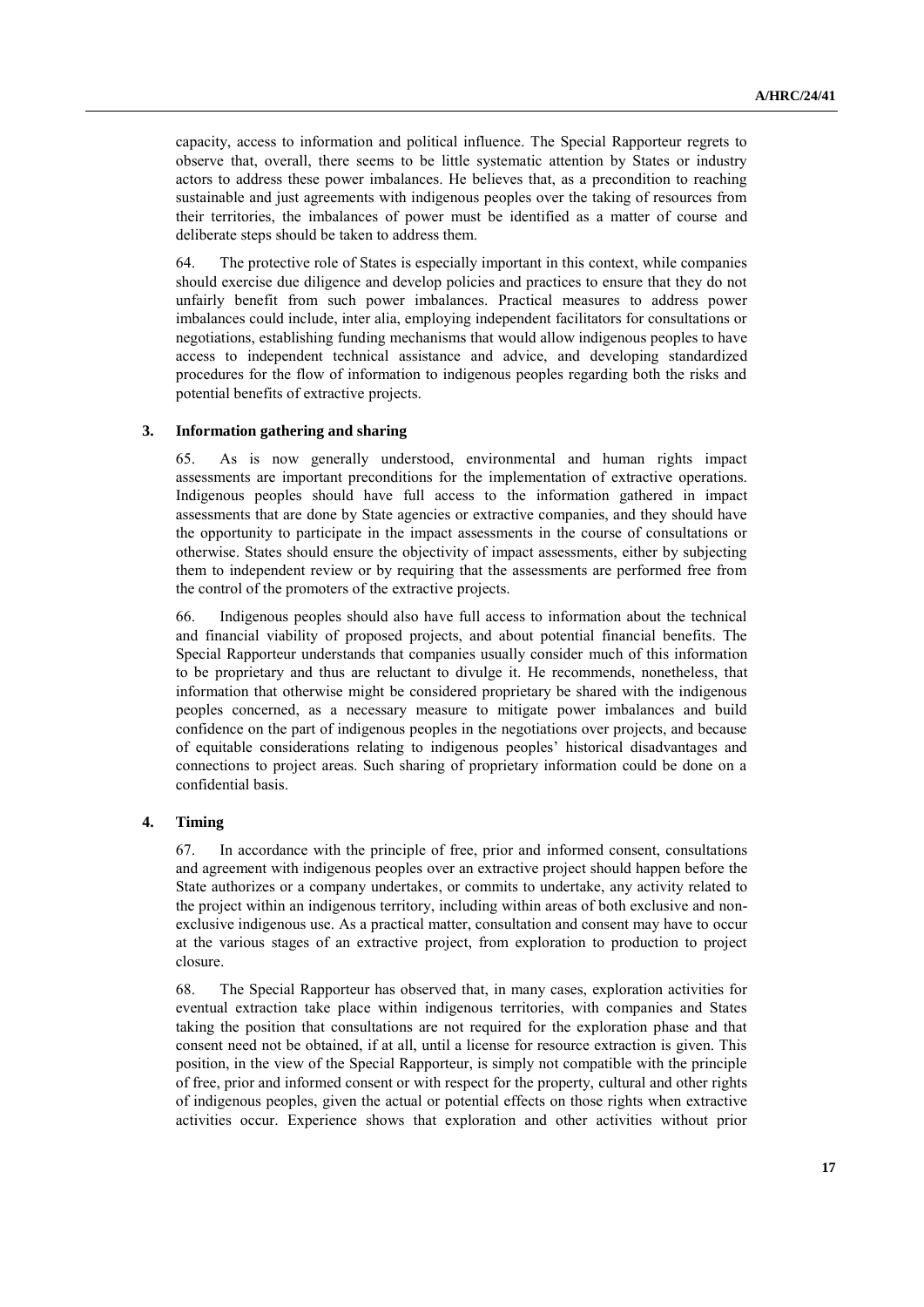consultations or consent will often serve to breed distrust on the part of indigenous peoples, making any eventual agreement difficult to achieve.

69. Also in terms of time, consultations should not be bound to temporal constraints imposed by the State, as is done under some regulatory regimes. In order for indigenous peoples to be able to freely enter into agreements, on an informed basis, about activities that could have profound effects on their lives, they should not feel pressured by time demands of others, and their own temporal rhythms should be respected.

#### **5. Indigenous participation through representative institutions**

70. A defining characteristic of indigenous peoples is the existence of their own institutions of representation and decision-making, and it must be understood that this feature makes consultations with indigenous peoples very different from consultations with the general public or from ordinary processes of State or corporate community engagement. The Special Rapporteur notes cases in which companies and States have bypassed indigenous peoples' own leadership and decision-making structures out of misguided attempts to ensure broad community support. Where indigenous peoples are concerned, however, international standards require engagement with them through the representatives determined by them and with due regard for their own decision-making processes. Doing so is the best way of ensuring broad community support. Indigenous peoples should be encouraged to include appropriate gender balance within their representative and decisionmaking institutions. However, such gender balance should not be dictated or imposed upon indigenous peoples by States or companies, anymore than indigenous peoples should impose gender balance on them.

71. It may be that in some circumstances ambiguity exists about which indigenous representatives are to be engaged, in the light of the multiple spheres of indigenous community and organization that may be affected by particular extractive projects, and also that in some instances indigenous representative institutions may be weakened by historical factors. In such cases indigenous peoples should be given the opportunity and time, with appropriate support from the State if they so desire it, to organize themselves to define the representative institutions by which they will engage in consultations over extractive projects.

### **F. Rights-centered, equitable agreements and partnership**

72. As stated above (para. 30), the principle of free, prior and informed consent does not fulfil its role as protective of and instrumental to indigenous peoples' rights unless consent, when it is given, is given on just and equitable terms. Accordingly, there is growing awareness that agreements with indigenous peoples allowing for extractive projects within their territories must be crafted on the basis of full respect for their rights in relation to the affected lands and resources, and provide for equitable distribution of the benefits of the projects within a framework of genuine partnership.

#### **1. Impact mitigation**

73. Measures to safeguard against or to mitigate environmental and other impacts that could adversely affect the rights of indigenous peoples in relation to their territories are an essential component of any agreement for extractive activities within the territories of indigenous peoples. Experience shows that special attention is required for potential impacts on health conditions, subsistence activities and places of cultural or religious significance. Provisions for impact prevention and mitigation should be based on rigorous impact studies developed with the participation of the indigenous peoples concerned (see para. 65 above) and should be specific to the impacts identified with regard to particular rights that are recognized under domestic or international law. Additionally, they should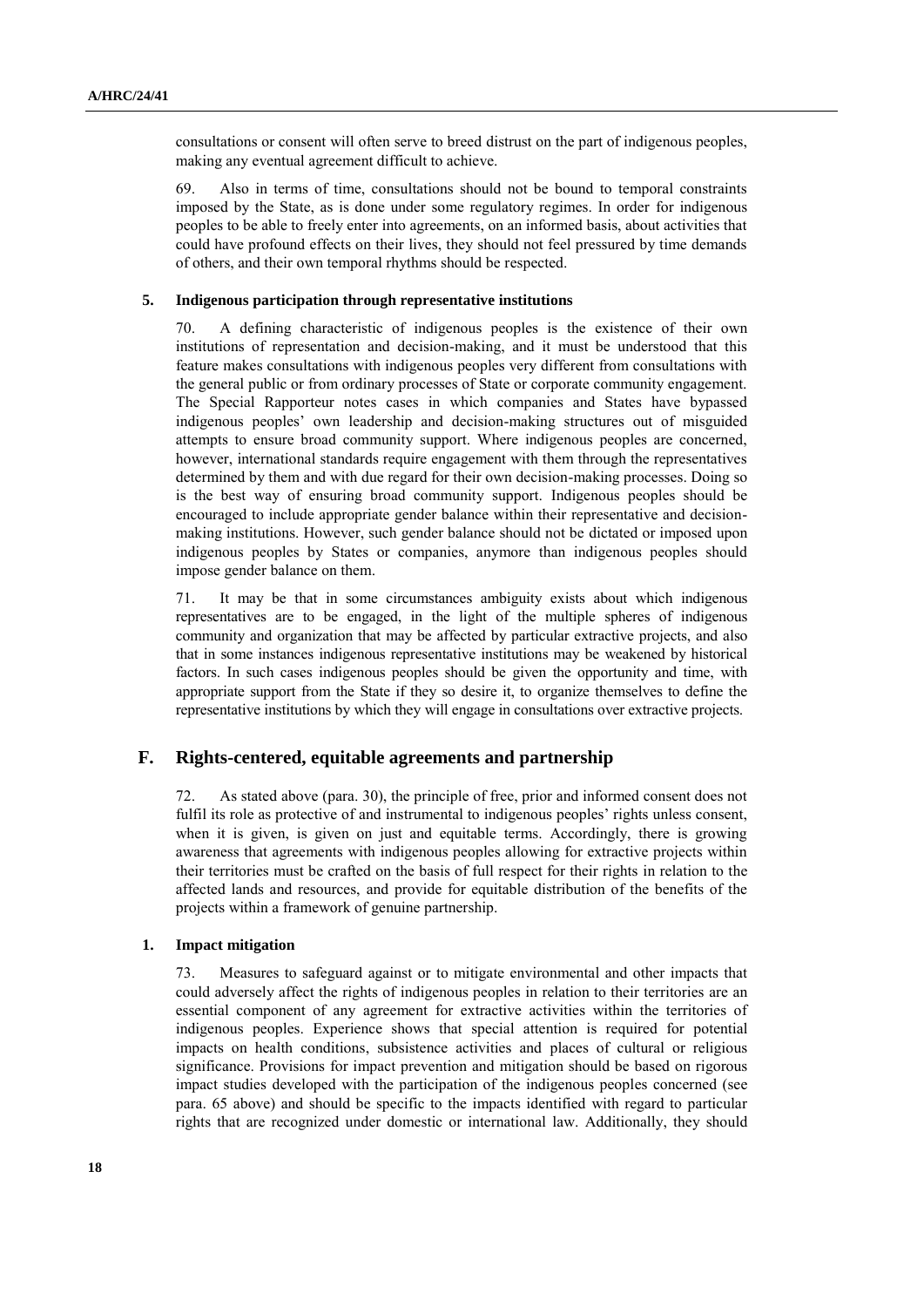include mechanisms for participatory monitoring during the life of the project, as well as provide for measures to address project closure.

74. The Special Rapporteur has learned of a number of instances in which indigenous peoples and companies have agreed to joint mechanisms to measure and address impacts on natural and cultural resources. Such mechanisms can provide for continual dialogue between indigenous peoples and companies about project impacts, thereby potentially strengthening indigenous peoples' confidence in the projects and helping to build healthy relationships.

#### **2. Arrangements for genuine partnership and sharing of benefits**

75. The Special Rapporteur has called for models of resource extraction on indigenous territories that are different from the classical one in which indigenous peoples have little control over and benefit minimally from the extractive projects. One such alternative model, discussed in chapter II above and identified as a preferred model, is the one in which indigenous peoples themselves initiate and engage in resource extraction. For extractive projects promoted by outside companies or States, other models that are preferable to the classical one are those based on agreements in which indigenous peoples' rights are fully protected and indigenous peoples are genuine partners in the projects, both participating in project decision-making and benefiting as such.

76. The justification for indigenous peoples to benefit from projects within their territories within a partnership model should be self-evident: even if they do not, under domestic law, own the resources to be extracted, they provide access to the resources and give up alternatives for the future development of their territories by agreeing to the projects. Direct financial benefits – beyond incidental benefits like jobs or corporate charity – should accrue to indigenous peoples because of the compensation that is due to them for the access to their territories and for any agreed-upon adverse project effects, $2<sup>1</sup>$  as well as because of the significant social capital they contribute under the totality of historical and contemporary circumstances. At the same time, while thus being entitled to benefit from extractive projects carried out by others within their territories, indigenous peoples should have the option of participating in the management of the extractive projects, in addition to whatever regulatory control they may exercise, in keeping with their right to selfdetermination.

77. In this regard, the Special Rapporteur notes a pattern of agreements in some parts of the world in which indigenous peoples are guaranteed a percentage of profits from the extractive operation or other income stream and are provided means of participation in certain management decisions. In some cases the indigenous people concerned is provided a minority ownership interest in the extractive operation, and through that interest is able to participate in management decisions and profits from the project. The Special Rapporteur looks forward to further developments along these lines toward models of genuine partnership. Also, he notes the need in most cases for indigenous peoples to be assisted in building their financial and management capacity as they accept such opportunities.

#### **3. Adequate grievance procedures**

78. Adequate grievance procedures should also be included in agreements for extractive projects within indigenous peoples' territories, in accordance with the Guiding Principles on Business and Human Rights (principles 25-31). In cases in which a private company is the operator of the extractive project, company grievance procedures should be established that complement the remedies provided by the State. The grievance procedures should be

<sup>21</sup> See *Saramaka People* (footnote [13](#page-8-0) above), paras. 138-140.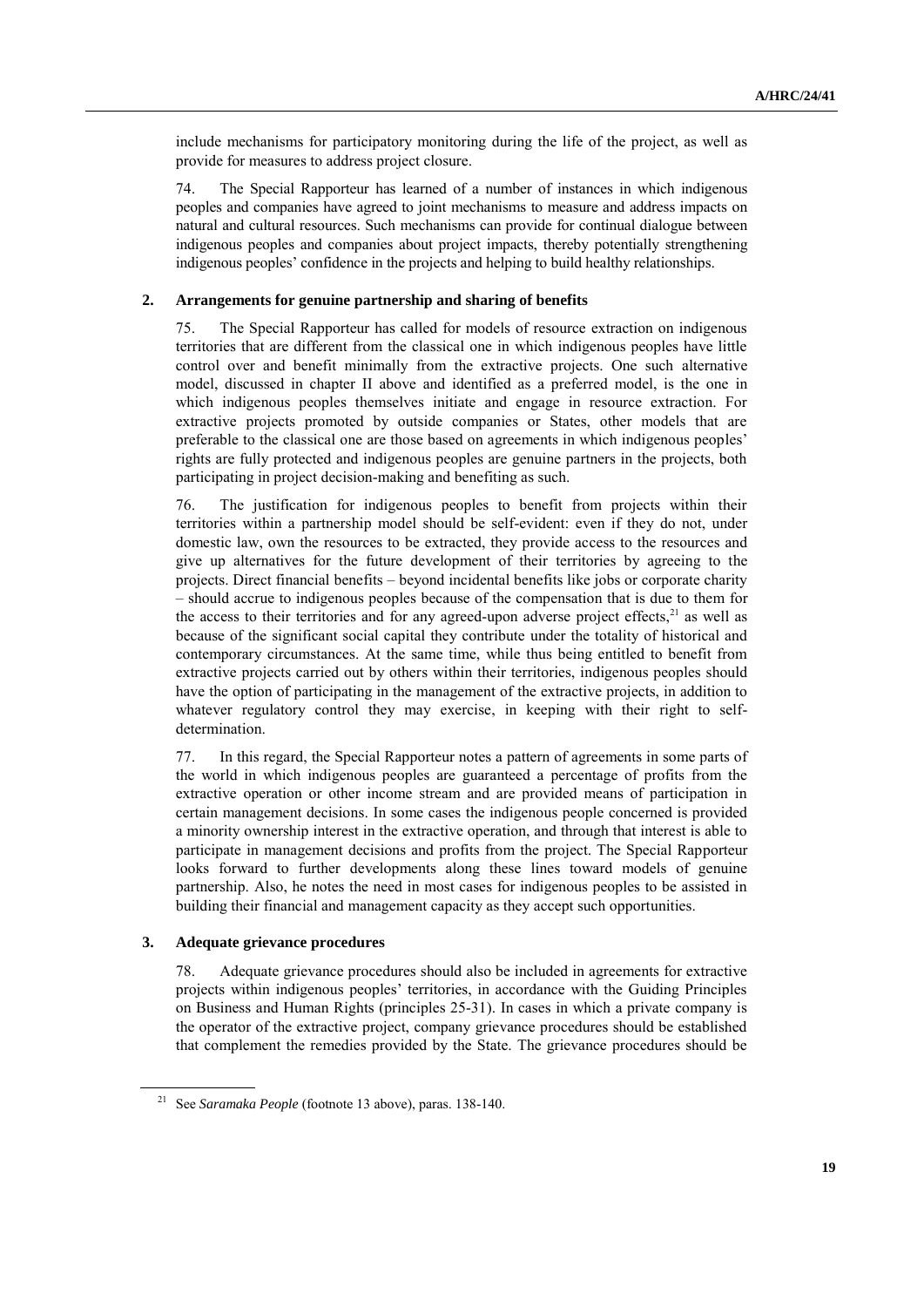devised and implemented with full respect for indigenous peoples' own justice and dispute resolution systems.

## **V. Conclusions and recommendations**

79. **Indigenous peoples around the world have suffered negative, even devastating, consequences from extractive industries. Despite such negative experiences, looking toward the future it must not be assumed that extractive industries' and indigenous peoples' interests are entirely or always at odds with each other. However, models of resource extraction that are different from the heretofore prevailing model are required if resource extraction within indigenous peoples' territories is to be carried out in a manner consistent with their rights.**

80. **A preferred model for natural resource extraction within indigenous territories is one in which indigenous peoples themselves control the extractive operations, through their own initiatives and enterprises. Indigenous peoples may benefit from partnerships with responsible, experienced and well-financed non-indigenous companies to develop and manage their own extractive enterprises.** 

81. **When indigenous peoples choose to pursue their own initiatives for natural resource extraction within their territories, States and the international community should assist them to build the capacity to do so, and States should privilege indigenous peoples' initiatives over non-indigenous initiatives.** 

82. **Just as indigenous peoples have the right to pursue their own initiatives for resource extraction, as part of their right to self-determination and to set their own strategies for development, they have the right to decline to pursue such initiatives in favour of other initiatives for their sustainable development, and they should be supported in such other pursuits as well.**

83. **Indigenous individuals and peoples have the right to oppose and actively express opposition to extractive projects promoted by the State or third party business interests. Indigenous peoples should be able to oppose or withhold consent to extractive projects free from reprisals or acts of violence, or from undue pressures to accept or enter into consultations about extractive projects.**

84. **Indigenous peoples' free, prior and informed consent is required, as a general rule, when extractive activities are carried out within indigenous territories. Indigenous consent may also be required when extractive activities otherwise affect indigenous peoples, depending on the nature of the activities and their potential impact on the exercise of indigenous peoples' rights.** 

85. **In this way, free, prior and informed consent is a safeguard for the internationally recognized rights of indigenous peoples that are typically affected by extractive activities carried out within their territories.** 

86. **The general requirement of indigenous consent for extractive activities within indigenous territories may be subject to certain limited exceptions, in particular, when any limitations on indigenous peoples' substantive rights comply with standards of necessity and proportionality with regard to a valid public purpose, defined within an overall framework of respect for human rights.**

87. **When a State determines that it is permissible to proceed with an extractive project that affects indigenous peoples without their consent, and chooses to do so, that decision should be subject to independent judicial review.**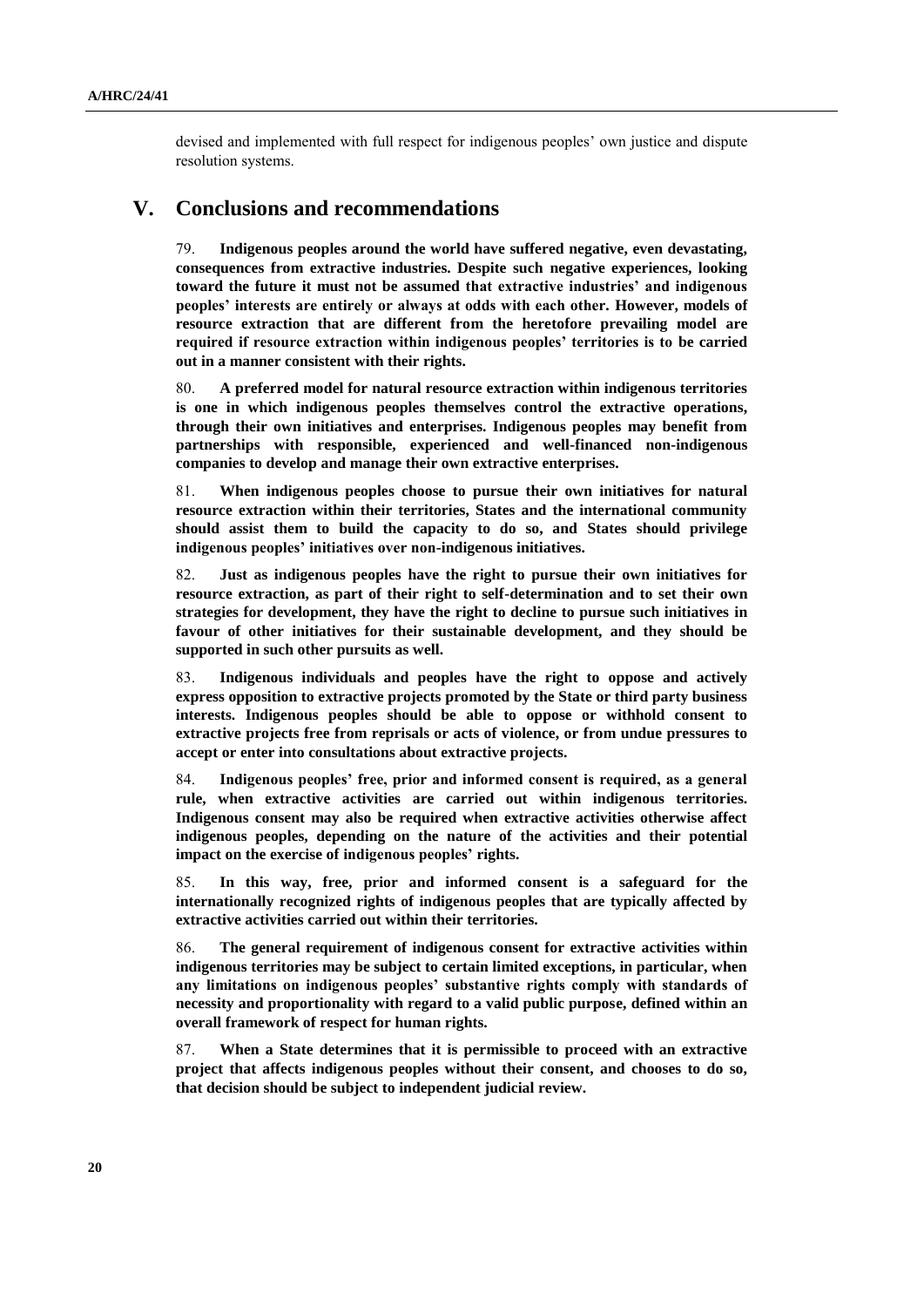88. **Whether or not indigenous consent is a strict requirement in particular cases, States should ensure good faith consultations with indigenous peoples on extractive activities that would affect them and engage in efforts to reach agreement or consent. In any event, the State remains bound to respect and protect the rights of indigenous peoples and must ensure that other applicable safeguards are implemented as well, in particular steps to minimize or offset any limitation on the rights through impact assessments, measures of mitigation, compensation and benefit sharing.**

89. **For their part, extractive companies should adopt policies and practices to ensure that all aspects of their operations are respectful of the rights of indigenous peoples, in accordance with international standards and not just domestic law, including with regard to requirements of consultation and consent. Companies should conduct due diligence to ensure that their actions will not violate or be complicit in violating indigenous peoples' rights, identifying and assessing any actual or potential adverse human rights impacts of a resource extraction project.**

90. **Conditions for States or third party business enterprises to achieve and sustain agreements with indigenous peoples for extractive projects include: adequate State regulatory regimes (both domestic and with extraterritorial implications) that are protective of indigenous peoples' rights; indigenous participation in strategic State planning on natural resource development and extraction; corporate due diligence; fair and adequate consultation procedures; and just and equitable terms for the agreement.**

91. **Necessary features of an adequate consultation or negotiation over extractive activities include the mitigation of power imbalances; information gathering and sharing; provision for adequate timing of consultations, in an environment free of pressure; and assurance of indigenous peoples' participation through their own representative institutions.** 

92. **Agreements with indigenous peoples allowing for extractive projects within their territories must be crafted on the basis of full respect for their rights in relation to the affected lands and resources and, in particular, should include provisions providing for impact mitigation, for equitable distribution of the benefits of the projects within a framework of genuine partnership, and grievance mechanisms.**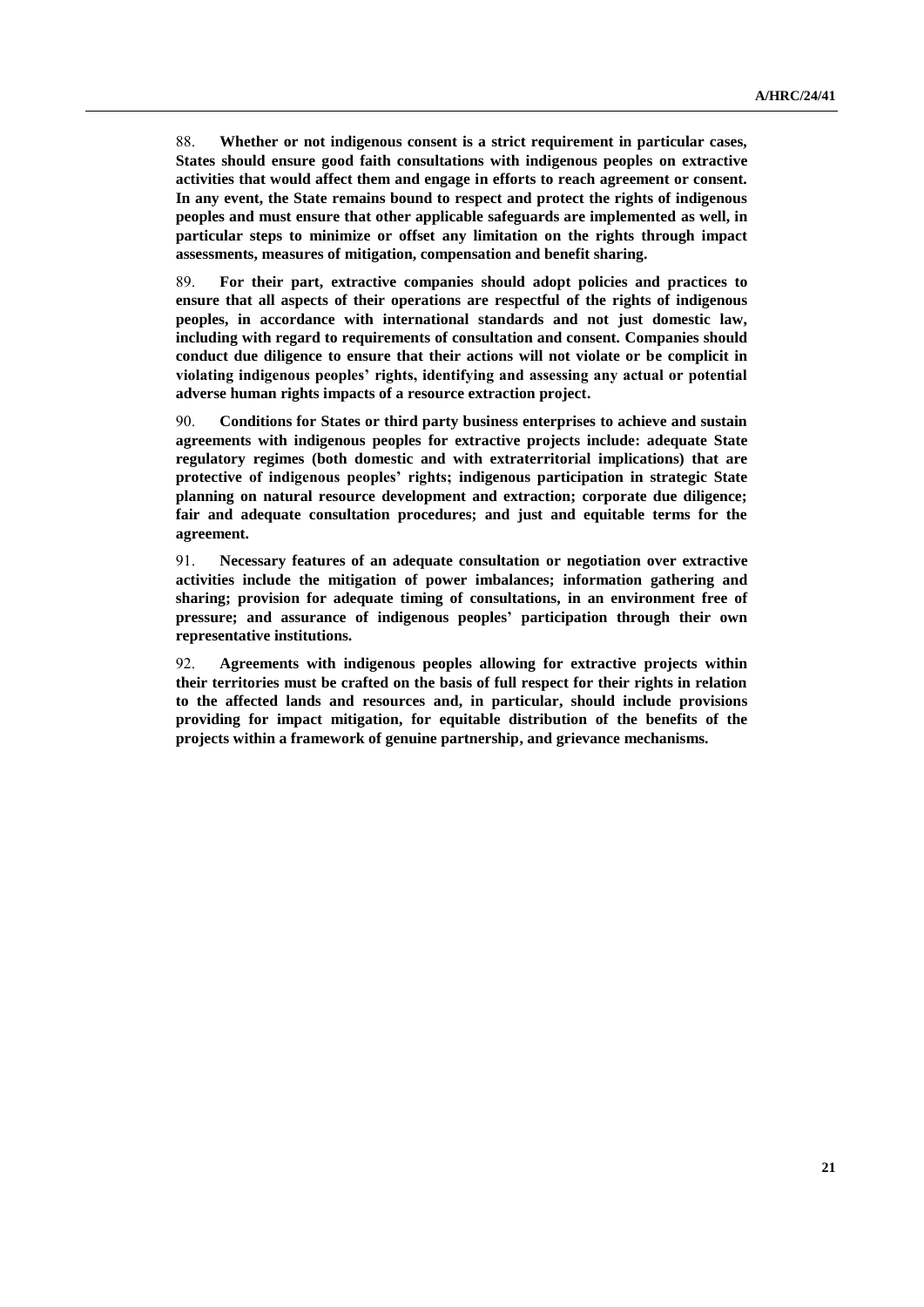## **Annex**

## **Summary of activities of the Special Rapporteur on the rights of indigenous peoples, James Anaya, 2012-2013**

1. This following details the activities carried out by the Special Rapporteur on the rights of indigenous peoples pursuant to his mandate since he last reported to the Human Rights Council in 2012. Professor James Anaya is currently in the final year of his mandate, which ends 30 April 2014. Accordingly, the present report is the last report he submits to the Human Rights Council. However, he looks forward to bringing to the attention of the Council, through his successor, the activities undertaken during the remainder of his mandate.

2. The Special Rapporteur is grateful for the support provided by the staff at the United Nations Office of the High Commissioner for Human Rights. He would also like to thank the staff and researchers of the Special Rapporteur support project at the University of Arizona for their on-going assistance with all aspects of his work. Further, he would like to thank the many indigenous peoples, Governments, United Nations bodies and agencies, non-governmental organizations, and others that have cooperated with him over the past years in the implementation of his mandate.

### **A. Coordination with other human rights mechanisms and processes**

3. Before detailing the tasks carried out under his own areas of work over the past year, the Special Rapporteur would like to describe to the Human Rights Council his efforts to coordinate with the other United Nations mechanisms that deal with indigenous issues, in particular the Permanent Forum on Indigenous Issues and the Expert Mechanism on the Rights of Indigenous Peoples. Coordination with these and other institutions is a fundamental aspect of the mandate of the Special Rapporteur, as the Human Rights Council calls on him "To work in close cooperation and coordination with other special procedures and subsidiary organs of the Council, in particular with the Expert Mechanism on the Rights of Indigenous Peoples, relevant United Nations bodies, the treaty bodies and regional human rights organizations; [and] to work in close cooperation with the Permanent Forum on Indigenous Issues and to participate in its annual session" (Council resolution  $15/14$ , para. 1 (d) and (e)).

4. As in past years, the Special Rapporteur has participated in the annual sessions of these mechanisms, during which he has held parallel meetings with the numerous indigenous representatives and organizations that attend these sessions. These meetings provide a valuable opportunity for indigenous peoples to present cases of specific allegations of human rights violations and often result in action taken by the Special Rapporteur through the communications procedure, addressed below, or other follow up. During the sessions of the Permanent Forum and the Expert Mechanism, the Special Rapporteur also gave statements and participated in a lengthy interactive dialogue with Governments, indigenous representatives, and others present.

5. Also with respect to coordination with United Nations processes, on several occasions over the past year, the Special Rapporteur has participated in preparations for the World Conference on Indigenous Peoples, which will be convened by the General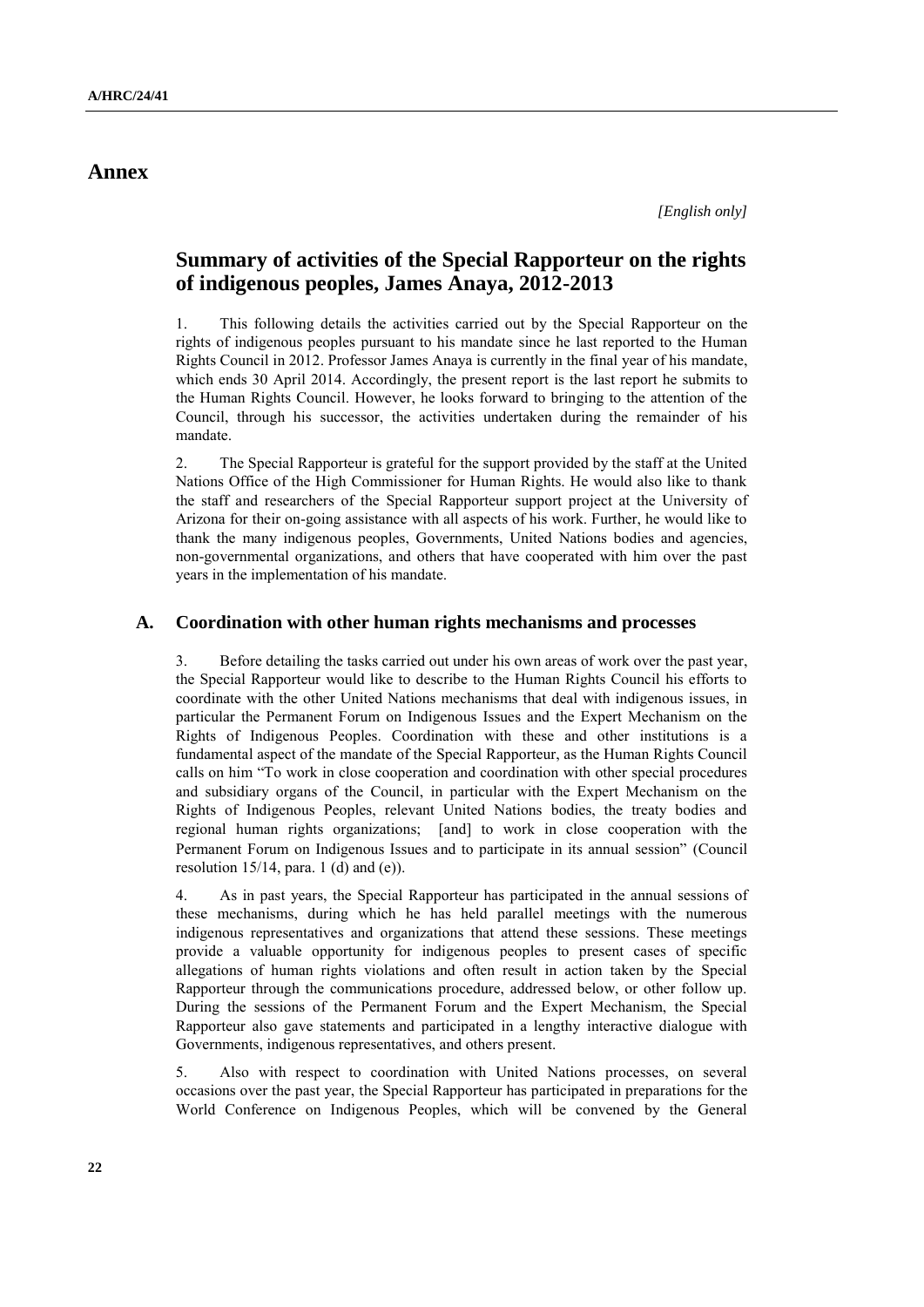Assembly in 2014. In this connection, in December 2012, the Special Rapporteur, together with members of the Permanent Forum on Indigenous Issues and the Expert Mechanism on the Rights of Indigenous Peoples met in Guatemala to discuss their respective roles in preparation for and during the World Conference. The meeting included participation in ceremonies to mark the Oxlajuuj B'aqtun, the change of the era in the Maya calendar. In addition, in June 2013, the Special Rapporteur spoke at a preparatory session for the World Conference, held in Alta, Norway, which was hosted by the Sami Parliament of that country. The Alta meeting was attended by hundreds of indigenous peoples from around the world and resulted in an outcome document detailing their collective their expectations and proposals for the World Conference.

6. The Special Rapporteur has also continued to coordinate his work with regional human rights institutions. Most significantly, in April 2013, he participated in an "Exchange Workshop on Indigenous Peoples' Rights Between the Inter-American Commission on Human Rights, the ASEAN Inter-Governmental Commission on Human Rights and the African Commission on Human and Peoples' Rights" in Banjul, the Gambia. During the meeting, the Special Rapporteur presented his work in the African context and globally, and exchanged information with the regional mechanisms on common challenges and objectives for the promotion of the rights of indigenous peoples in their respective work areas. He also continues to dialogue with the African Commission and the Inter-American Commission on cases of common concern, and has followed up with several Governments regarding the status of implementation of decisions previously made by these bodies.

### **B. Areas of work**

7. The Special Rapporteur has engaged in a range of activities within the terms of his mandate to monitor the human rights conditions of indigenous peoples worldwide and promote steps to improve those conditions. He has sought to incorporate a gender perspective, and be attentive to the particular vulnerabilities of indigenous children and youth. Overall, the Special Rapporteur has tried to develop work methods oriented towards constructive dialogue with Governments, indigenous peoples, non-governmental organizations, relevant United Nations agencies and other actors, in order to address challenging issues and situations and to build on advances already made. As detailed in previous reports to the Human Rights Council, the various activities that he has carried out in this spirit can be described as falling within four, interrelated spheres of activity: promoting good practices; country reports; cases of alleged human rights violations; and thematic studies.

#### **1. Promotion of good practices**

8. A first area of the Special Rapporteur's work follows from the directive given by the Human Rights Council "To examine ways and means of overcoming existing obstacles to the full and effective protection of the rights of indigenous peoples … and to identify, exchange and promote best practices" (Council resolution 15/14, para. 1 (a)). The Special Rapporteur has been focused on working to advance legal, administrative, and programmatic reforms at the domestic level to implement the standards of the United Nations Declaration on the Rights of Indigenous Peoples and other relevant international instruments.

9. In this connection, the Special Rapporteur has continued to provide technical assistance to Governments in their efforts to develop laws and policies that relate to indigenous peoples. Most often, this technical assistance has dealt with the development of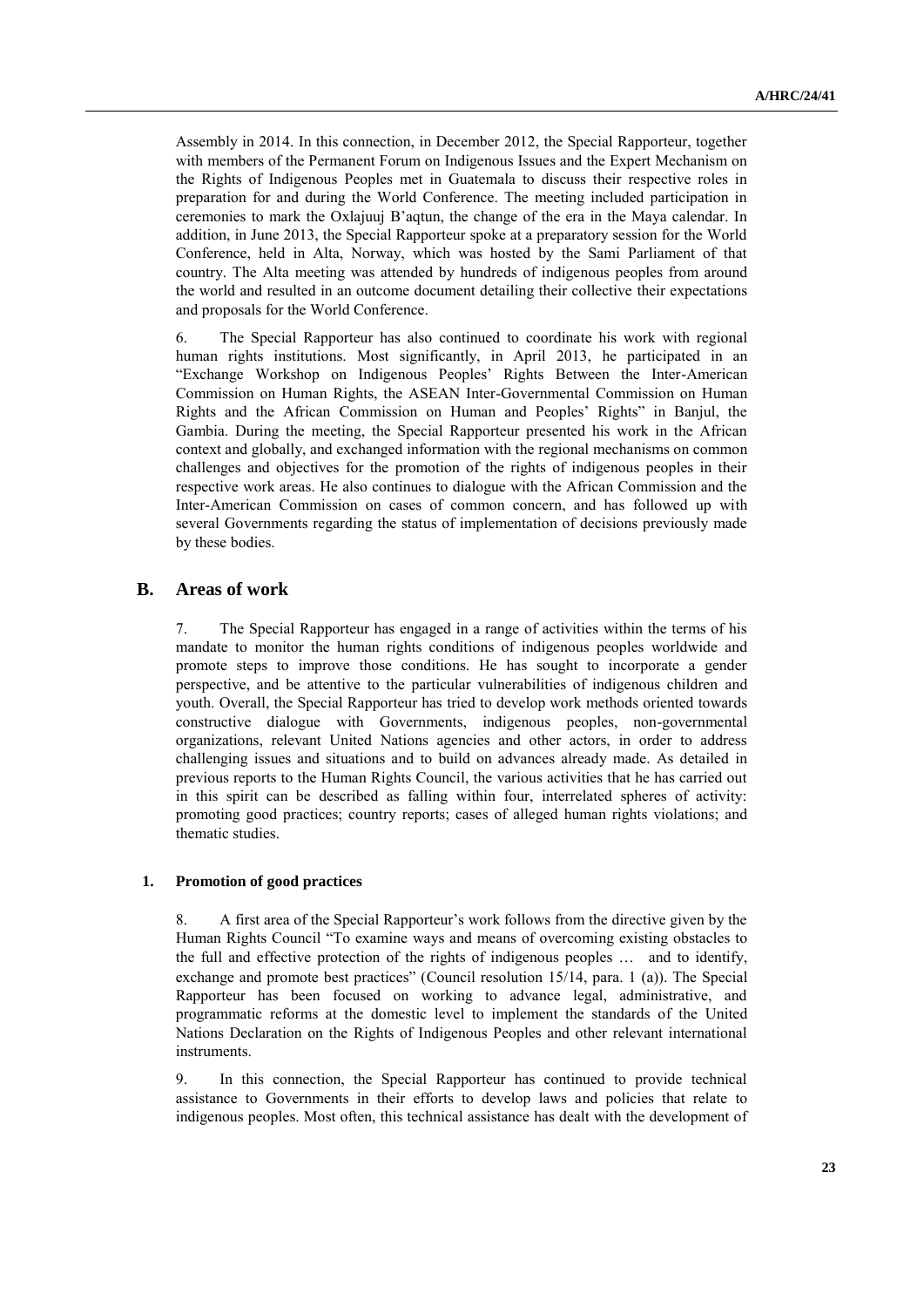procedures surrounding the duty to consult with indigenous peoples about decisions that affect them. For example, at the request of the Government of Chile, he provided detailed comments on a draft regulation on indigenous consultation and participation, which he made public and discussed with government and indigenous representatives in November 2012. Also, in April 2013, the Special Rapporteur gave a keynote speech at the conference, "The Right of Indigenous Peoples to Prior Consultation: The Role of the Ombudsmen in Latin America", which was convened by the Ibero-American Federation of Ombudsmen, in Lima, Peru. The conference brought together the Ombudsmen and heads of national human rights institutions throughout Latin America, as wells as indigenous leaders and government officials from Peru. While in Lima the Special Rapporteur followed up on previous technical assistance regarding the development of a law on consultation with indigenous peoples and a corresponding regulation.

10. More broadly, the Special Rapporteur has continued to encourage Governments to promote the United Nations Declaration on the Rights of Indigenous Peoples at the national level. In this regard, he gave the keynote address at the Commonwealth International Human Rights Day expert panel entitled "Strengthened Rights Protection for Indigenous Peoples", which was organized by the Commonwealth Secretariat to commemorate International Human Rights Day, on 10 December 2012 in Geneva, Switzerland. In his statement, the Special Rapporteur emphasized that the Declaration presents the way forward for engagement with indigenous peoples in a succession of steps in the process of shedding the legacies of colonization. He urged the Commonwealth countries to reflect on the Declaration with a view towards developing measures to implement its terms.

11. Also in furtherance of his mandate to promote good practices, the Special Rapporteur has, on an on-going basis, provided inputs into various United Nations processes and activities that relate to indigenous peoples. Of note in this regard since last reporting to the Human Rights Council are the following:

- In March 2013, the Special Rapporteur participated in an "Expert Focus Group Seminar on Free, Prior and Informed Consent of Indigenous Peoples" and a "High Level Meeting on Engagement and Dialogue with Indigenous Peoples", hosted by the World Bank. The meetings, which took place in Manila, Philippines, were carried out in the context of the World Bank's review of its environmental and social safeguard policies, including its [Operational Policy 4.10 on indigenous peoples,](http://web.worldbank.org/WBSITE/EXTERNAL/TOPICS/EXTSOCIALDEVELOPMENT/EXTINDPEOPLE/0,,contentMDK:20443667~menuPK:906528~pagePK:210058~piPK:210062~theSitePK:407802,00.html) which apply to the Bank's lending for investments in specific projects. In his statements at the meetings, the Special Rapporteur emphasized that the revised policy should be consistent with rights of indigenous peoples affirmed in the United Nations Declaration on the Rights of Indigenous Peoples. He further urged that the policies that apply to all the Bank's financial and technical assistance, and not just its investment lending, be reviewed to ensure consistency with the Declaration.
- In February 2013, the Special Rapporteur provided the keynote address at the indigenous panel that opened the current session of the [Intergovernmental](http://www.wipo.int/tk/en/igc/)  [Committee on Intellectual Property and Genetic Resources, Traditional Knowledge](http://www.wipo.int/tk/en/igc/)  [and Folklore,](http://www.wipo.int/tk/en/igc/) in Geneva. This Committee of the World Intellectual Property Organization was meeting to discuss a draft instrument on intellectual property rights and the protection of genetic resources and associated traditional knowledge. In his statement, the Special Rapporteur examined how the concepts of state sovereignty and property, which have been central to discussions at the Intergovernmental Committee, relate to the rights of indigenous peoples.
- In December 2012, The Special Rapporteur participated in the first [Forum on](http://www.ohchr.org/EN/Issues/Business/Pages/ForumonBusinessandHR2012.aspx)  [Business and Human Rights i](http://www.ohchr.org/EN/Issues/Business/Pages/ForumonBusinessandHR2012.aspx)n Geneva, Switzerland. The Special Rapporteur spoke at a panel on business affecting indigenous peoples. In his statement, Professor Anaya emphasized that there is a "need for change in the current state of affairs if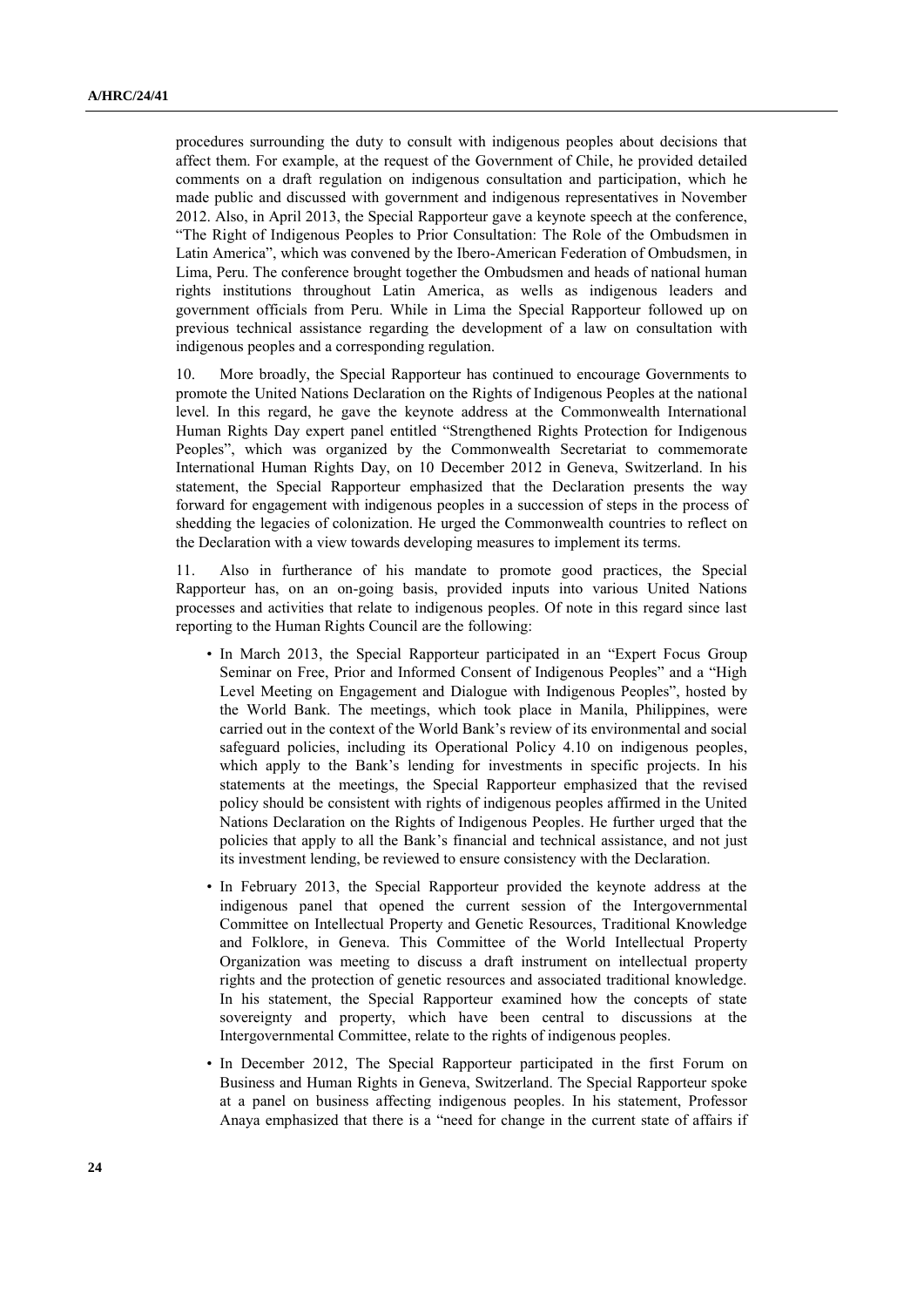indigenous rights standards are to have a meaningful effect on State and corporate policies and action as they relate to indigenous peoples". He also provided an update on his on-going study on the issue of extractive industries affecting indigenous peoples.

• Finally, the Special Rapporteur has on numerous occasions, at the request of various United Nations institutions and specialized agencies, provided inputs into document being prepared that relate to indigenous peoples. These documents have mostly related to policies on consultation and free, prior and informed consent, as was the case with documents developed by the Food and Agriculture Organization of the United Nations and the United Nations Global Compact, for which the Special Rapporteur provided orientations and comments.

#### **2. Country reports**

12. A second area of the Special Rapporteur's work involves investigating and reporting on the overall human rights situations of indigenous peoples in selected countries. The reports of the country situations include conclusions and recommendations aimed at strengthening good practices, identifying areas of concern, and improving the human rights conditions of indigenous peoples. The reporting process involves a visit to the countries under review, including to the capital and selected places of concern within the country, during which the Special Rapporteur interacts with Government representatives, indigenous communities from different regions and a cross section of civil society actors that work on issues relevant to indigenous peoples.

13. Since the Special Rapporteur's last report to the Human Rights Council, he has completed country visits to El Salvador, Namibia, and Panama. The reports on the situation of indigenous peoples in Namibia and El Salvador are included as addendums to the main thematic report (A/HRC/24/41/Add.1 and A/HRC/24/41/Add.2, respectively). The Special Rapporteur is in the process of drafting his report on the situation of indigenous peoples in Panama, following a visit to that country in July 2013, and that report will be presented to the Human Rights Council in 2014.

14. In addition, in March 2013, the Special Rapporteur held a consultation in Kuala Lumpur, Malaysia with indigenous representatives from countries throughout the Asia region, and on the basis of these consultations, prepared a report, which will be published as an addendum to the present report (A/HRC/24/41/Add.4). The Special Rapporteur was very pleased with the comprehensive information that was provided by indigenous representatives during the consultation, and was grateful for the assistance of the Asia Indigenous Peoples Pact and the Malaysia National Human Rights Institution, SUHAKAM, for their work in hosting and organizing that event.

15. Later this year the Special Rapporteur will be carrying out a visit to Peru, and he hopes also to receive confirmation from Canada for dates to visit that country before the end of 2013. He also looks forward to visiting one or two additional countries before his mandate ends in May 2014.

#### **3. Examination of specific allegations of human rights violations**

16. On an on-going basis, the Special Rapporteur has responded to specific cases of alleged human rights violations. A fundamental aspect of the mandate of the Special Rapporteur is to "To gather, request, receive and exchange information and communications from all relevant sources, including Governments, indigenous peoples and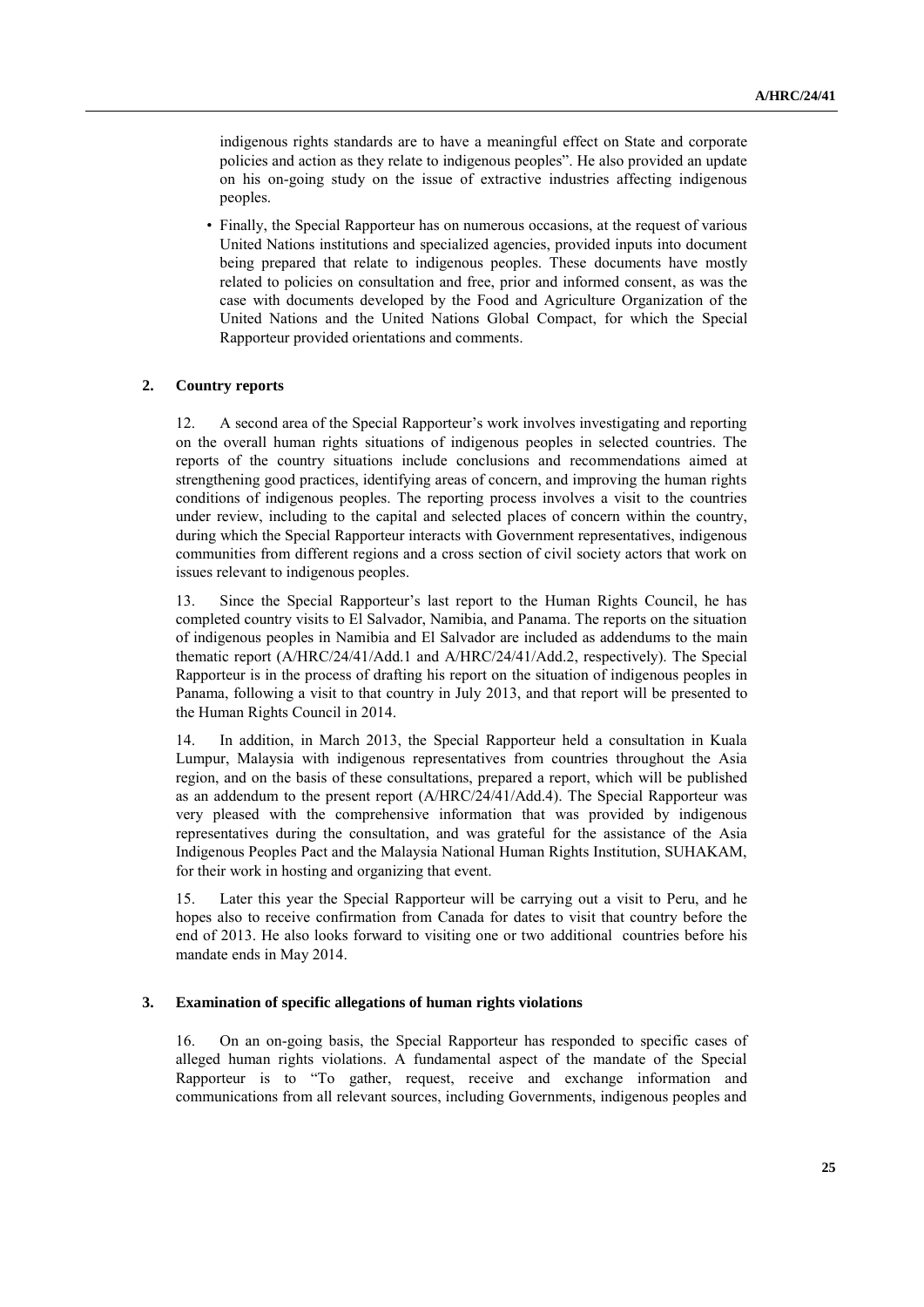their communities and organizations, on alleged violations of the rights of indigenous peoples" (Council resolution 15/14, paragraph 1 (b)).

17. Within the resources available to him, the Special Rapporteur does his best to act on all submissions that include complete and well-documented information, in cases that involve violations of the rights of indigenous peoples that may not be adequately addressed by domestic authorities. Full copies of letters sent and replies received are contained in the Joint Communications Report of Special Procedures Mandate Holders issued periodically by the Office of the United Nations High Commissioner for Human Rights (A/HRC/22/67 and Corrs. 1 and 2, and A/HRC/23/51). Over the past year, the Special Rapporteur examined a total 37 cases in the following countries: Australia, Bangladesh, Botswana, Brazil, Cameroon, Canada, Chile, Colombia, Costa Rica, Ethiopia, Guatemala, Israel, Kenya, Mexico, Nepal, New Zealand, Nicaragua, Peru, Philippines, Russian Federation, Suriname, United Republic of Tanzania, United States of America, and the Bolivarian Republic of Venezuela.

18. The Special Rapporteur has placed a special importance on following up on the situations reviewed, issuing in numerous cases observations and recommendations to the Governments concerned. Summaries of all letters sent by the Special Rapporteur and replies received by Governments since last reporting to the Human Rights Council, as well as observations and recommendations issued by the Special Rapporteur in these cases, are contained in an addendum to the present report (A/HRC/24/41/Add.5).

19. The cases addressed over the past year reveal that many ongoing barriers to the full enjoyment of the rights of indigenous peoples persist throughout the world. These cases involve threats to the enjoyment of indigenous peoples' rights to their traditional lands and resources, acts of violence against indigenous peoples and individuals, including against indigenous women and children, the forced removal of indigenous peoples for large-scale development projects, the suppression of indigenous peoples own forms of organization and self-government, and conditions of poverty and related socials ills that are perpetuated by patterns of discrimination.

20. Also, on several occasions since last reporting to the Human Rights Council, the Special Rapporteur has issued public statements concerning situations that, in his view, require immediate and urgent attention by the Governments concerned. Public statements were issued in relation to the following situations: acts of violence between indigenous Tagaeri-Taromenane and Waorani peoples of the Yasuní Biosphere Reserve, Ecuador; rising tensions and violence against indigenous peoples by non-indigenous settlers in the Bosawas Reserve, Nicaragua; protests by First Nations and a month-long hunger strike by the Chief of the Attawapiskat First Nation, in Canada; violent clashes between indigenous protesters and members of the military that resulted in the death of six indigenous persons, in Guatemala; the imminent sale of land that encompasses a site of spiritual significance to indigenous peoples in South Dakota, United States; and a process of dialogue to address the military presence in the Nasa territory, Colombia.

#### **4. Thematic studies**

21. For the past three years, the thrust of the thematic focus of the Special Rapporteur has been on the issue of extractive industries affecting indigenous peoples. The Special Rapporteur's last report on this issue is contained in the main report presented to the Human Rights Council this year. As detailed in the main report, over the past year, the Special Rapporteur has participated in numerous meetings to gather perspectives on the issue from indigenous peoples, Governments, and companies, including meetings in Australia, Norway, Sweden, the United Kingdom of Great Britain and Northern Ireland, and the United States. Additionally, as part of his study, he launched an online forum to